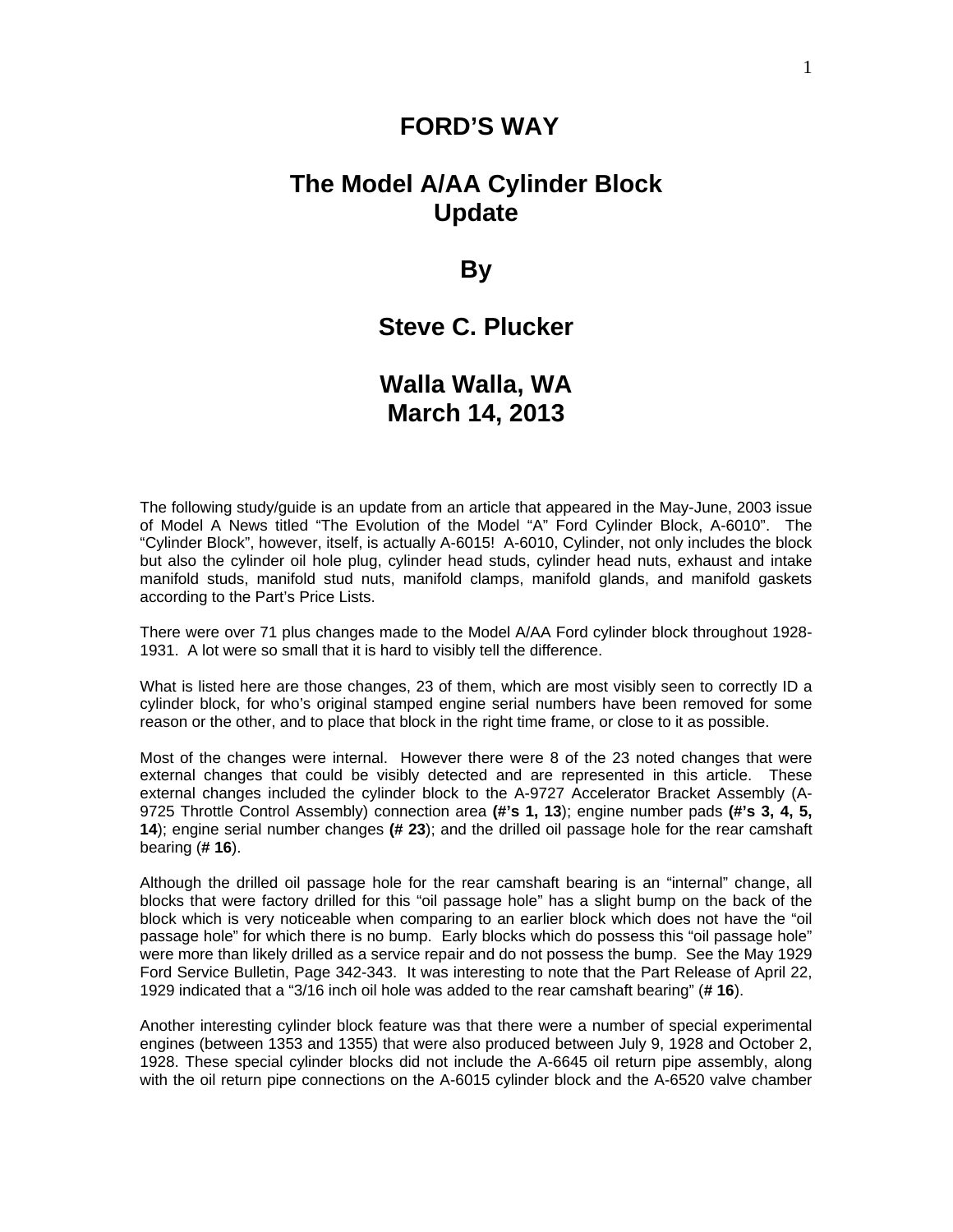cover. The addition of oil return holes were drilled on the floor of the valve chamber to allow the oil to drain back into the oil pan along with other special features.

In some instances, a revision or a change in the block took place a month or even a year later after the Part Release was issued. The first one concerned the placement of the engine number pad. On October 12, 1927, Part Release #3463, specified: *"Moved pad for engine number to top of block and reduced size".* This change did not occur until November 17, 1927 between A616 and A633! What must of happened was that Ford had already cast between 616 and 633 blocks by October 12, 1927 with the early engine number pad as seen in #3 and used those blocks up as completed engines when on November 17, 1927 the "new and revised" block with the engine number pad at the top of the block came into play.

Another case had to do with the reinforcement at the oil pump base. On August 27, 1928, Part Release #10069, indicated that the *"Boss for oil pump on bottom flange reduced to remove*  **excess metal".** It was not until a year later, on August 17-23, 1929, that this revision took place on the block itself (See #19).

There were other instances as you will see.

This type of "reporting" was common within the Ford records as also seen with the frame, but that is another story which has already been told.

The chart below shows six columns. The *first* column represents the number change; the **second** column represents the cylinder block description change which was made to the block thus a new casting; the *third* column represents the old style feature that was to be changed and the engine stamping date at Dearborn; the *fourth* column represents the new or revised style feature which originated from the change and the engine stamping date at Dearborn; the *fifth* column represents the number of blocks which range from the old feature to the revised feature (if we can find original stamped cylinder blocks between these numbers, then we can determine about when the changes were made); the *sixth* column represents when the next change of that particular feature was made or if it continued through the production period.

OCTOBER 12, 1927, PART RELEASE #3463, INDICATED:

- *"Moved pad for engine number to top of block and reduced size (See #3)";*
- *"Reduced size of water outlet (inlet) connection pad to agree with connection (See #3)";*
- "Added 1/32 x 45 degree champher on bottom of 0.9365-0.9375 diameter ream for oil pump shaft".

OCTOBER 26, 1927, PART RELEASE #4037, INDICATED:

- "Boss for breather pipe changed from 20 degrees to 22 degrees";
- "1 inch dimension at bottom of cylinder removed and 2-1/2 inch dimension at centerline boss added";
- "23/32 inch dimension locating hole for oil pump dowel changed to 0.713-0.723 to reduce variation".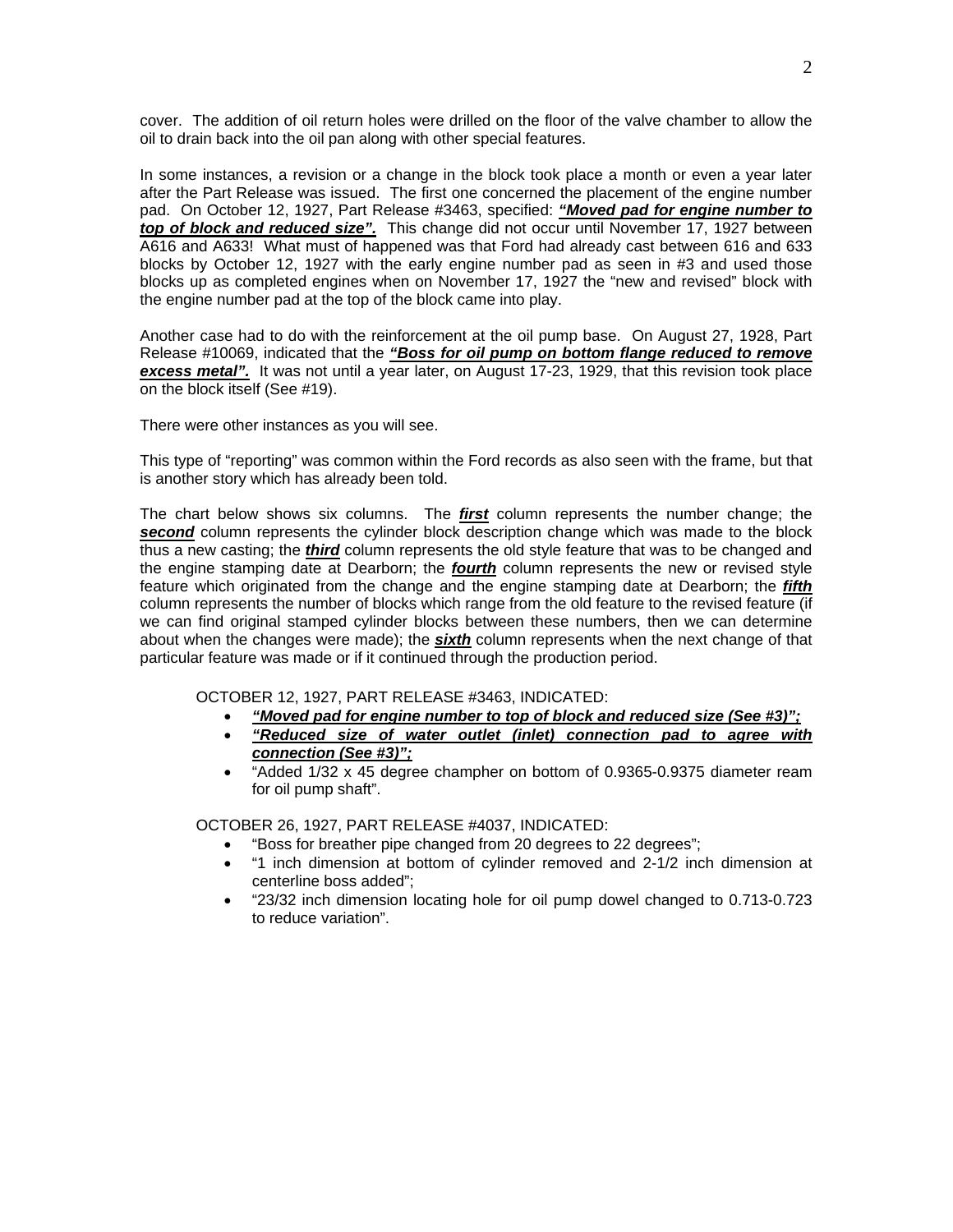| NO. | <b>CYLINDER BLOCK</b><br><b>DESCRIPTION CHANGES</b> | <b>OLD</b><br><b>FEATURE</b> | <b>REVISED</b><br><b>FEATURE</b> | <b>CYLINDER BLOCK</b><br><b>NUMBER</b><br><b>DIFFERENCES</b> | <b>NEXT</b><br><b>CHANGE</b> |
|-----|-----------------------------------------------------|------------------------------|----------------------------------|--------------------------------------------------------------|------------------------------|
|     | Cylinder block to Throttle Control                  | A435                         | A495                             | 60                                                           | January                      |
|     | Assembly connection area at back                    | 11/07/27                     | 11/14/27                         |                                                              | 1929                         |
|     | of cylinder blockground flat to 2                   | Flat                         | 2 bosses                         |                                                              | (See #13.)                   |
|     | protruding bosses                                   | (Fig. 1)                     | (Fig. 2)                         |                                                              |                              |

**Fig. 1:** Flat (No Photo)



**Fig. 2:** 2 Protruding Bosses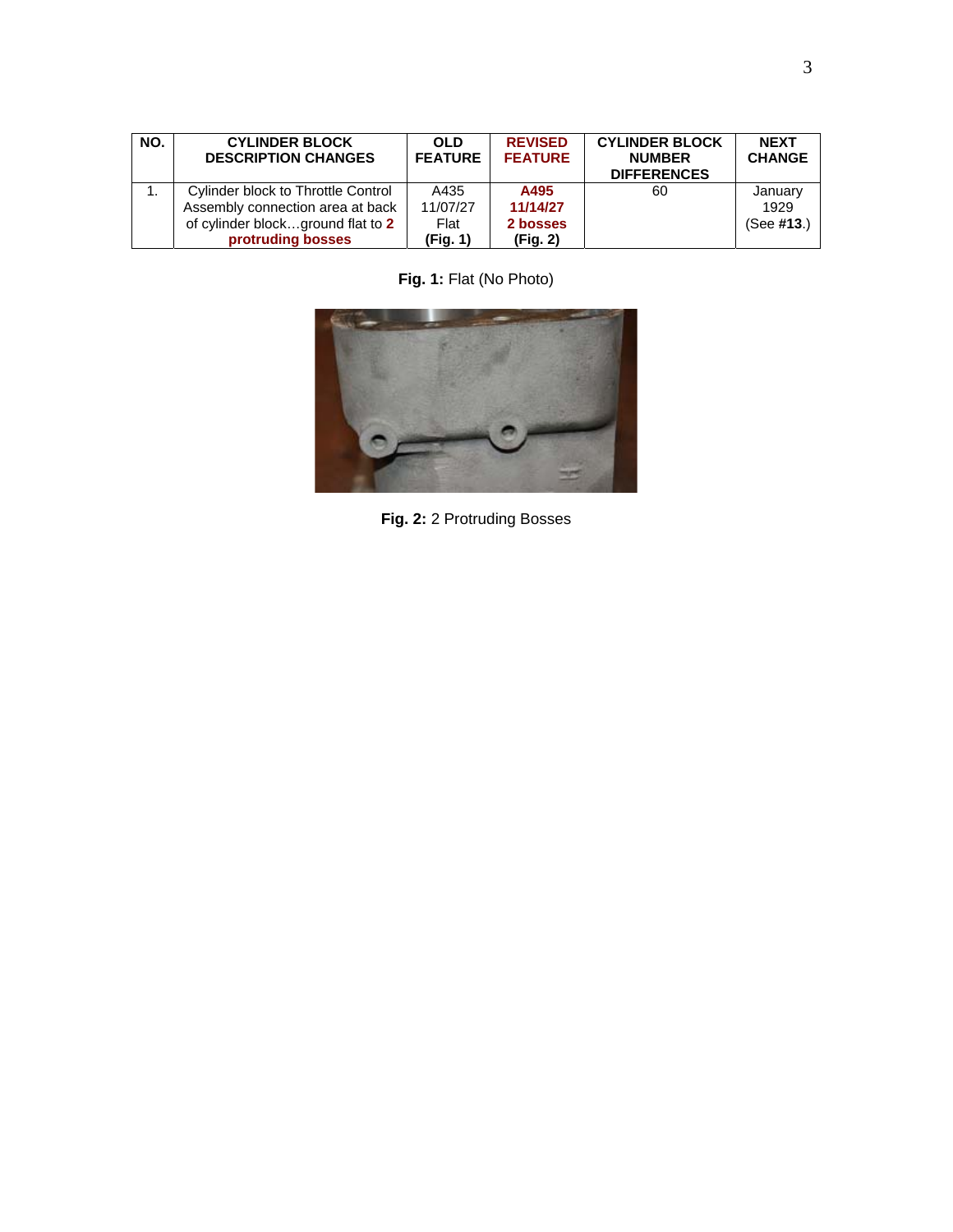| NO. | <b>CYLINDER BLOCK</b><br><b>DESCRIPTION</b><br><b>CHANGES</b>                                     | <b>OLD</b><br><b>FEATURE</b>              | <b>REVISED</b><br><b>FEATURE</b>                 | <b>CYLINDER BLOCK</b><br><b>NUMBER DIFFERENCES</b> | <b>NEXT</b><br><b>CHANGE</b>    |
|-----|---------------------------------------------------------------------------------------------------|-------------------------------------------|--------------------------------------------------|----------------------------------------------------|---------------------------------|
| 2.  | Water inlet port baffle<br>area<br>between baffle and #3<br>cylinder<br>Large gap to small<br>gap | A354<br>11/04/27<br>Large gap<br>(Fig. 3) | A852<br>11/29/27<br><b>Small gap</b><br>(Fig. 4) | 498                                                | April/May<br>1929<br>(See #17.) |



**Fig. 3:** Large Gap



**Fig. 4:** Small Gap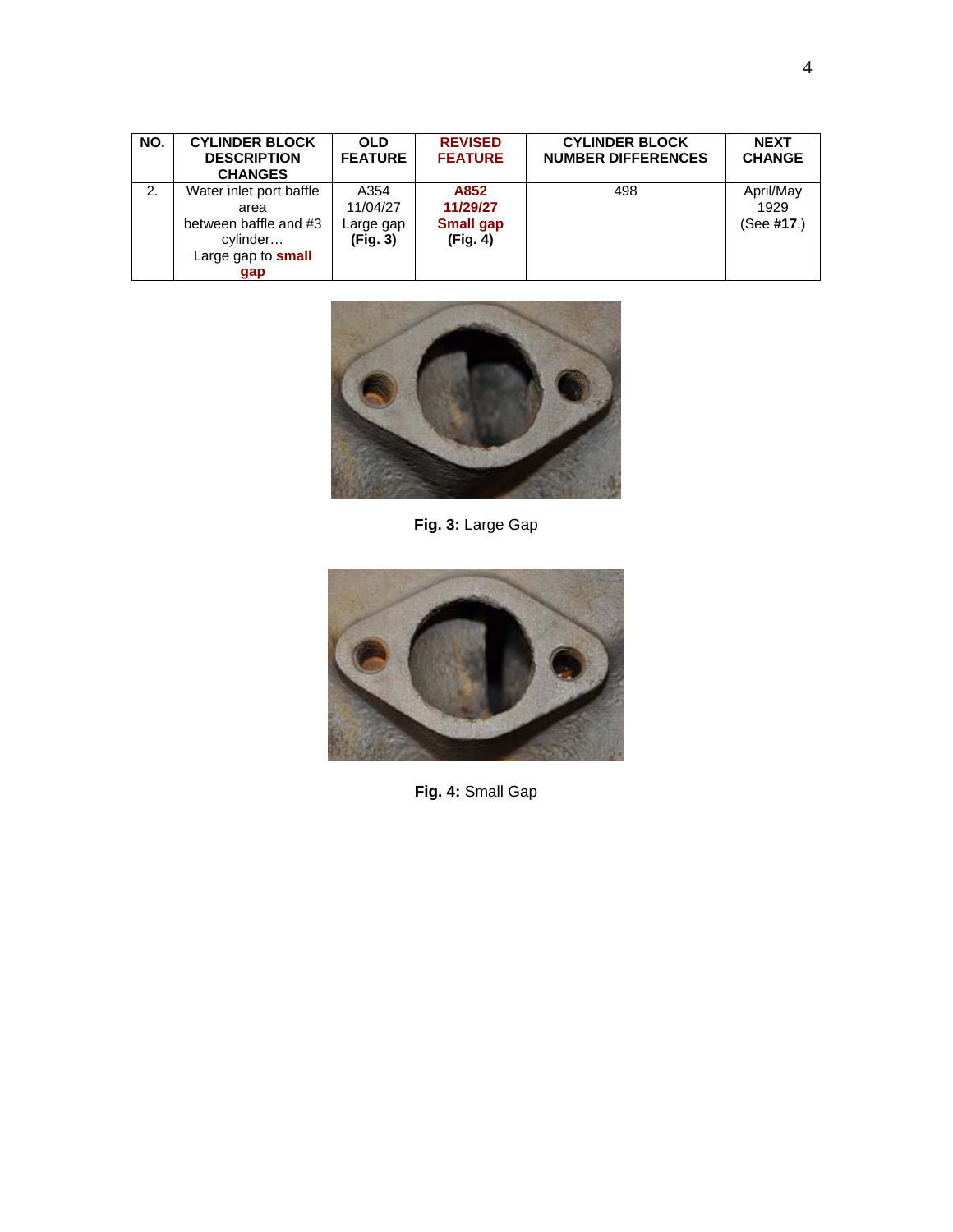| NO. | <b>CYLINDER BLOCK</b><br><b>DESCRIPTION</b><br><b>CHANGES</b> | <b>OLD</b><br><b>FEATURE</b> | <b>REVISED</b><br><b>FEATURE</b> | <b>CYLINDER BLOCK</b><br><b>NUMBER DIFFERENCES</b> | <b>NEXT</b><br><b>CHANGE</b> |
|-----|---------------------------------------------------------------|------------------------------|----------------------------------|----------------------------------------------------|------------------------------|
| 3.  | Early engine number                                           | A616                         | A633                             | 17                                                 | December                     |
|     | pad (ENP)                                                     | 11/17/27                     | 11/17/27                         |                                                    | 1927                         |
|     | to $2$ " size (length)                                        | Early ENP                    | $2"$ ENP                         |                                                    | (See #4.)                    |
|     | Early ENP to 2" ENP                                           | (Fig. 5)                     | (Fig. 6)                         |                                                    |                              |



**Fig. 5:** Early Engine Number Pad



**Fig. 6:** 2" Engine Number Pad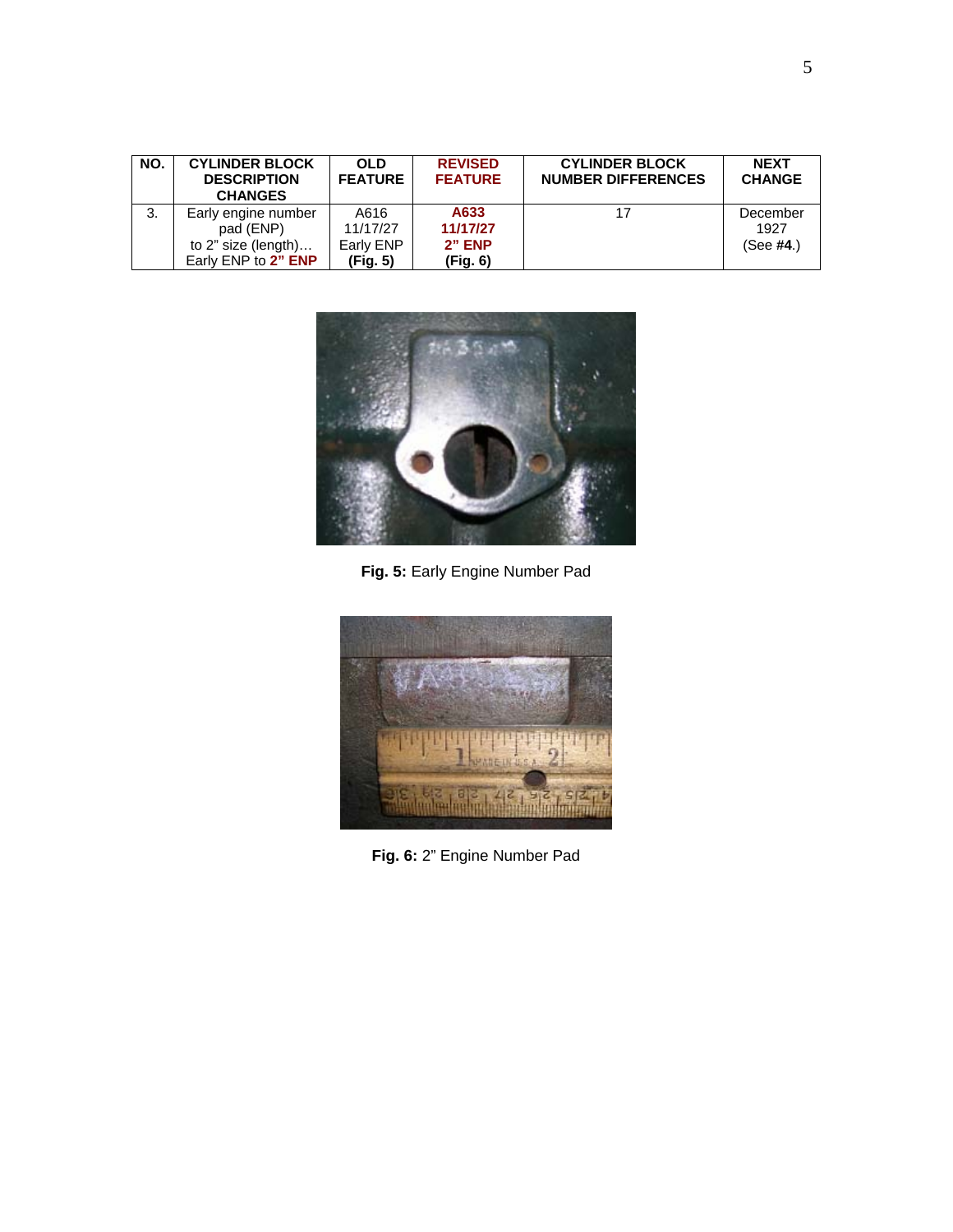| NO. | <b>CYLINDER BLOCK</b><br><b>DESCRIPTION</b><br><b>CHANGES</b> | <b>OLD</b><br><b>FEATURE</b> | <b>REVISED</b><br><b>FEATURE</b> | <b>CYLINDER BLOCK</b><br><b>NUMBER DIFFERENCES</b> | <b>NEXT</b><br><b>CHANGE</b> |
|-----|---------------------------------------------------------------|------------------------------|----------------------------------|----------------------------------------------------|------------------------------|
| 4.  | 2" ENP to 2-1/2"                                              | A1276                        | A2157                            | 881                                                | December                     |
|     | <b>ENP</b>                                                    | 12/03/27                     | 12/14/27                         |                                                    | 1927                         |
|     |                                                               | $2"$ ENP                     | $2 - 1/2$ " ENP                  |                                                    | (See #5.)                    |
|     |                                                               | (Fig. 6)                     | (Fig. 7)                         |                                                    |                              |

2" Engine Number Pad (See **Fig. 6**)



**Fig. 7:** 2-1/2" Engine Number Pad

DECEMBER 5, 1927, PART RELEASE #5557, INDICATED:

- "Added 1.4335-1.4345 dimension from centerline of bolt holes to rear thrust face of babbitt of rear main bearing";
- "Added limits on dimension from centerline of rear bearing bolt holes to centerline #4 cylinder of 3.124-3.126";
- "Increased diameter of boss around front camshaft bearing from 2-1/16 inch diameter to 2-3/8 inch diameter";
- "Radius locating size of boss around drilled oil hole to front camshaft bearing corrected to read 3/8 inch radius instead of ¾ inch radius";
- "Increased depth of bosses for tapped holes for cylinder head studs from 1-1/8 inch to 1-3/16 inch";
- "Increased depth of tap drill from 7/8 inch to 15/16 inch and added 29/64 inch diameter drill 1/32 inch deep";
- "Changed angle of drilled hole for oil lever indicator from 20 degrees to 22 degrees".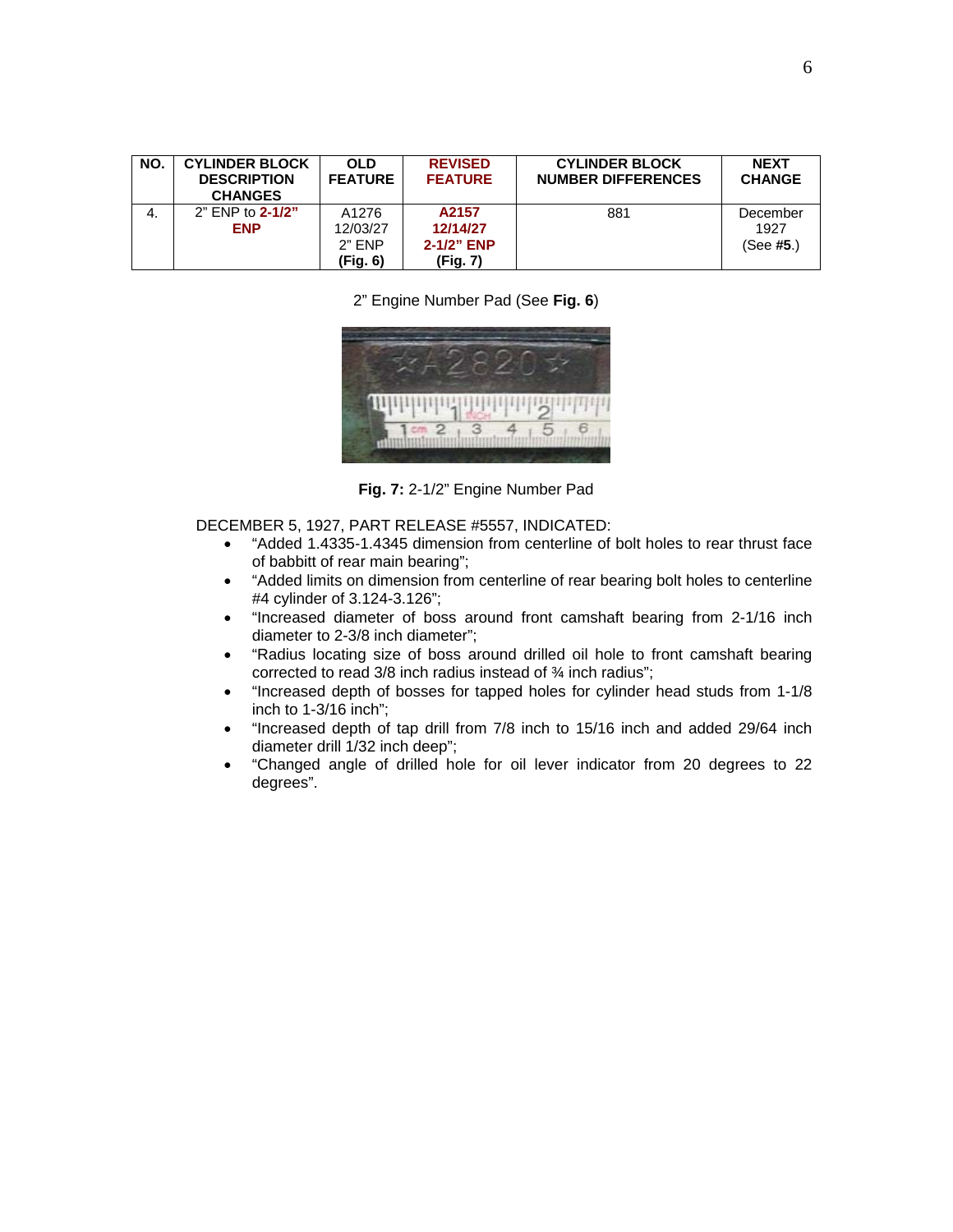| NO. | <b>CYLINDER BLOCK</b><br><b>DESCRIPTION</b><br><b>CHANGES</b> | <b>OLD</b><br><b>FEATURE</b>                              | <b>REVISED</b><br><b>FEATURE</b>            | <b>CYLINDER BLOCK</b><br><b>NUMBER DIFFERENCES</b> | <b>NEXT</b><br><b>CHANGE</b>       |
|-----|---------------------------------------------------------------|-----------------------------------------------------------|---------------------------------------------|----------------------------------------------------|------------------------------------|
| -5. | 2-1/2" ENP to 2-3/4"<br><b>ENP</b>                            | A2820<br>12/19/27<br>$2 - 1/2"$<br><b>ENP</b><br>(Fig. 7) | A4408<br>12/27/27<br>2-3/4" ENP<br>(Fiq. 8) | 1588                                               | Jan./Feb.<br>1929<br>(See $#14.$ ) |

2-1/2" Engine Number Pad (See **Fig. 7**)



**Fig. 8:** 2-3/4" Engine Number Pad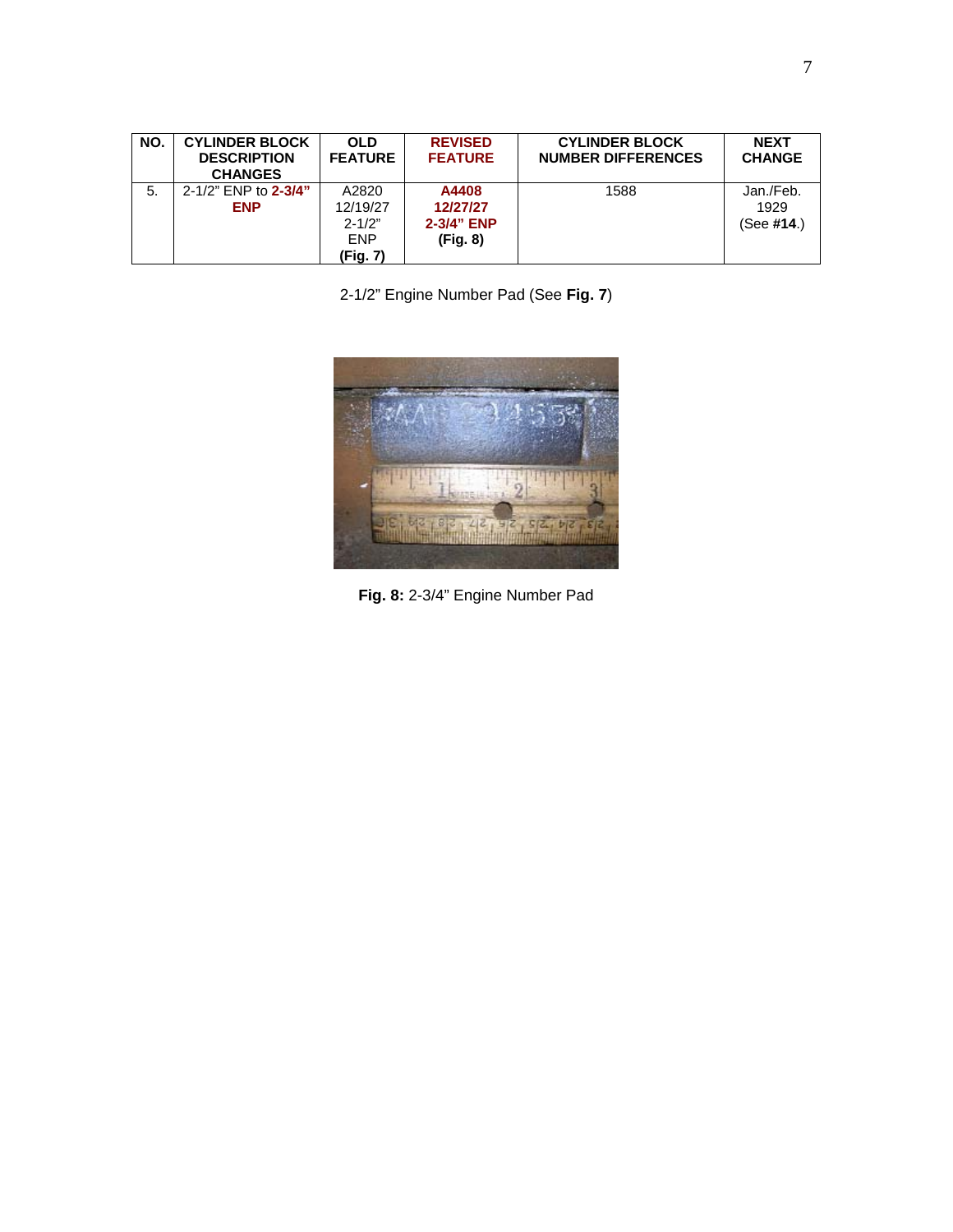| NO. | <b>CYLINDER BLOCK</b><br><b>DESCRIPTION</b><br><b>CHANGES</b>                                    | <b>OLD</b><br><b>FEATURE</b>                            | <b>REVISED</b><br><b>FEATURE</b>                         | <b>CYLINDER BLOCK</b><br><b>NUMBER</b><br><b>DIFFERENCES</b> | <b>NEXT CHANGE</b>                            |
|-----|--------------------------------------------------------------------------------------------------|---------------------------------------------------------|----------------------------------------------------------|--------------------------------------------------------------|-----------------------------------------------|
| 6.  | Front oil dam height<br>$\frac{1}{4}$ " above to $\frac{1}{4}$ " below<br>top of push rod bosses | A25295<br>02/14/28<br>$\frac{1}{4}$ " above<br>(Fig. 9) | A33961<br>02/28/28<br>$\frac{1}{4}$ " below<br>(Fig. 10) | 8666                                                         | Continued through<br>the end of<br>production |



**Fig. 9:** ¼" above Notice the rectangular hole above the dam itself.



**Fig. 10:** ¼" below The hole drops below the top of the push rod boss.

FEBRUARY 14, 1928, PART RELEASE #7233, INDICATED:

- *"Height of the oil retaining wall in oil pocket at #1 cylinder increased to top of push rod boss (See #8)";*
- *"Overflow hole thru front wall of pocket lowered 9/16 inch increasing 1- 3/16 inch opening to 1-3/4 inch and reducing 3 inch dimension to 2-7/16 inch (See #6)";*
- "Pitch diameter on 3/8-16 tapped holes changed from 0.334-0.339 inch to  $0.3344 - 0.3389$  inch and on  $7/16 - 14$  tapped holes (except stud holes) from 0.381-0.396 to 0.3911-0.3960 inch".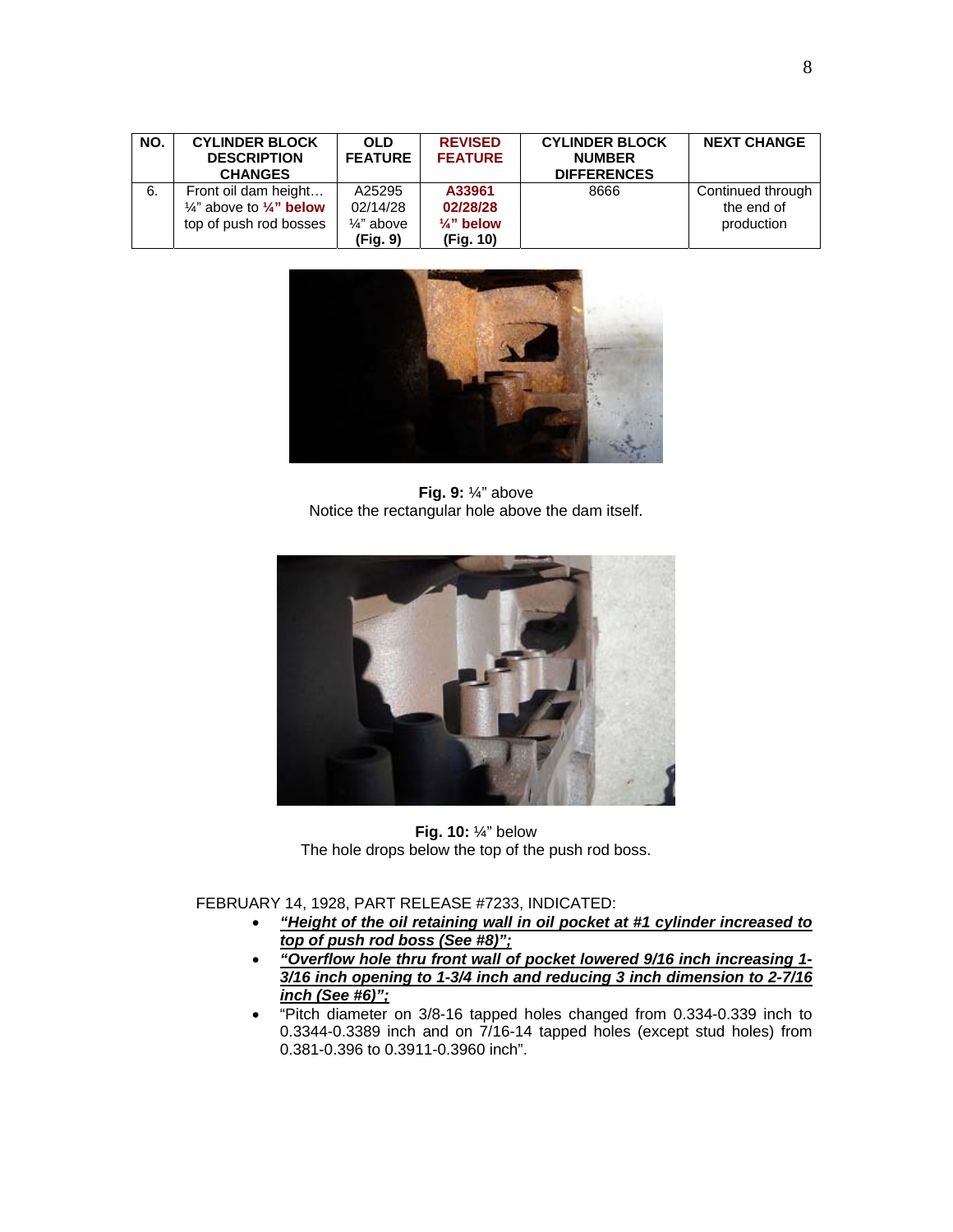| NO. | <b>CYLINDER BLOCK</b><br><b>DESCRIPTION CHANGES</b> | <b>OLD</b><br><b>FEATURE</b> | <b>REVISED</b><br><b>FEATURE</b> | <b>CYLINDER BLOCK</b><br><b>NUMBER</b><br><b>DIFFERENCES</b> | <b>NEXT</b><br><b>CHANGE</b> |
|-----|-----------------------------------------------------|------------------------------|----------------------------------|--------------------------------------------------------------|------------------------------|
|     | Addition of two                                     | A25295                       | A33961                           | 8666                                                         | May                          |
|     | reinforcement ribs at the rear                      | 02/14/28                     | 02/28/28                         |                                                              | 1929                         |
|     | main bearing                                        | No ribs                      | Ribs " $\binom{n}{r}$            |                                                              | (See #18.)                   |
|     | No ribs to ribs "\ $\Gamma$ "                       | (Fig. 11)                    | (Fig. 12)                        |                                                              |                              |



**Fig. 11:** No Ribs



**Fig. 12:** Ribs "\ /"

MARCH 15, 1928, PART RELEASE #7753, INDICATED:

- *"Ribs and metal between bosses added inside of case at rear bearing (See #7)";*
- "Bosses for flywheel housing bolts, oil plug and engine serial number revised";
- "Thickness of flange at front end increased and 3-3/32 inch R. clearance added on two bosses";
- "Flange at front and rear bearings revised";
- "Above changes made to conform with pattern equipment";
- "Oil feed tube to center main bearing relocated and oil groove revised accordingly".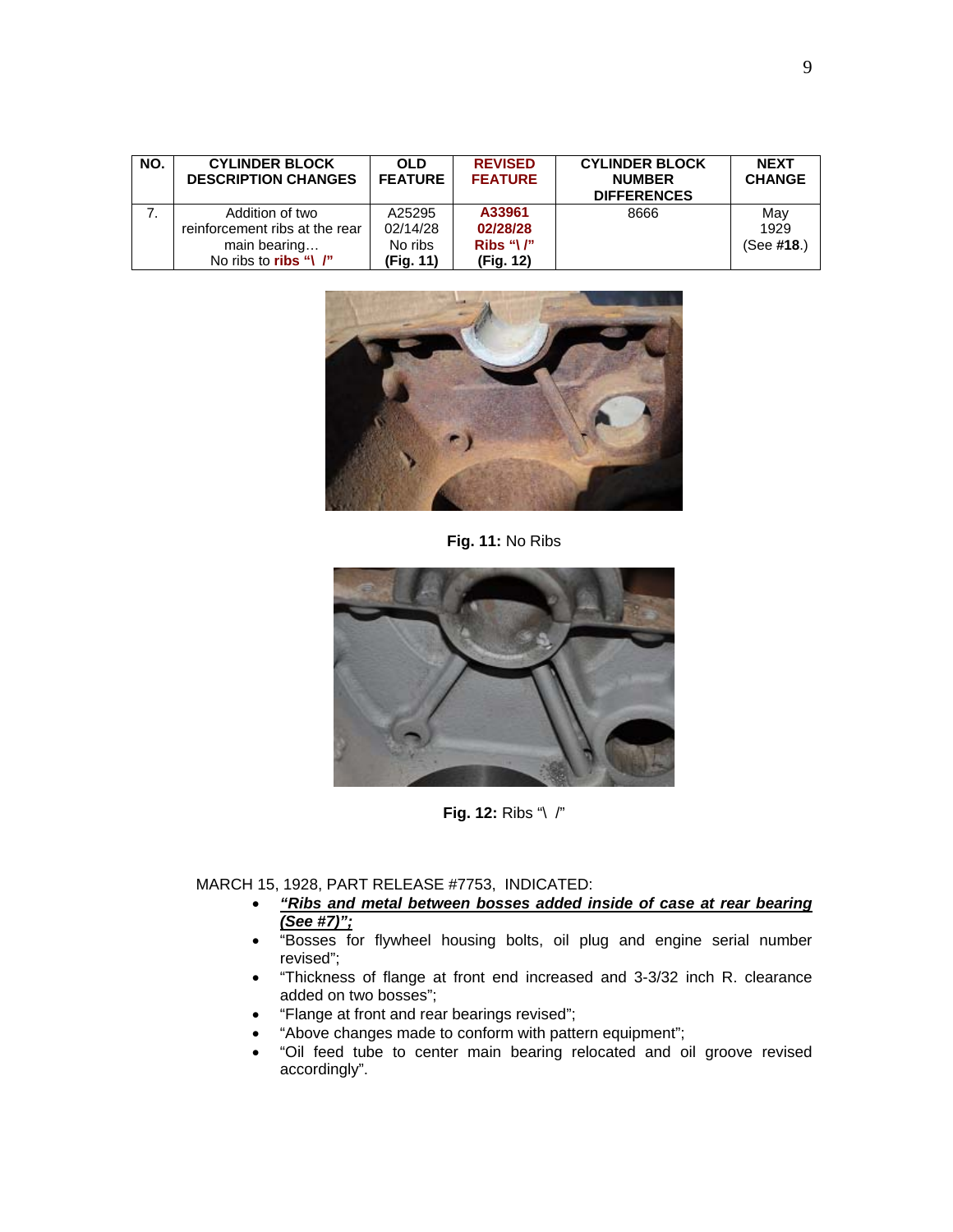| NO. | <b>CYLINDER BLOCK</b><br><b>DESCRIPTION CHANGES</b>                                                      | <b>OLD</b><br><b>FEATURE</b>                   | <b>REVISED</b><br><b>FEATURE</b>               | <b>CYLINDER BLOCK</b><br><b>NUMBER</b><br><b>DIFFERENCES</b> | <b>NEXT CHANGE</b>                            |
|-----|----------------------------------------------------------------------------------------------------------|------------------------------------------------|------------------------------------------------|--------------------------------------------------------------|-----------------------------------------------|
| 8.  | Middle oil dam height from<br>inside base of valve<br>chamber to top of dam<br>1-1/16" to <b>1-7/16"</b> | A33961<br>02/28/28<br>$1 - 1/16"$<br>(Fig. 13) | A45396<br>03/12/28<br>$1 - 7/16"$<br>(Fig. 14) | 11435                                                        | Continued<br>through the end<br>of production |



**Fig. 13:** 1-1/16"



**Fig. 14:** 1-7/16"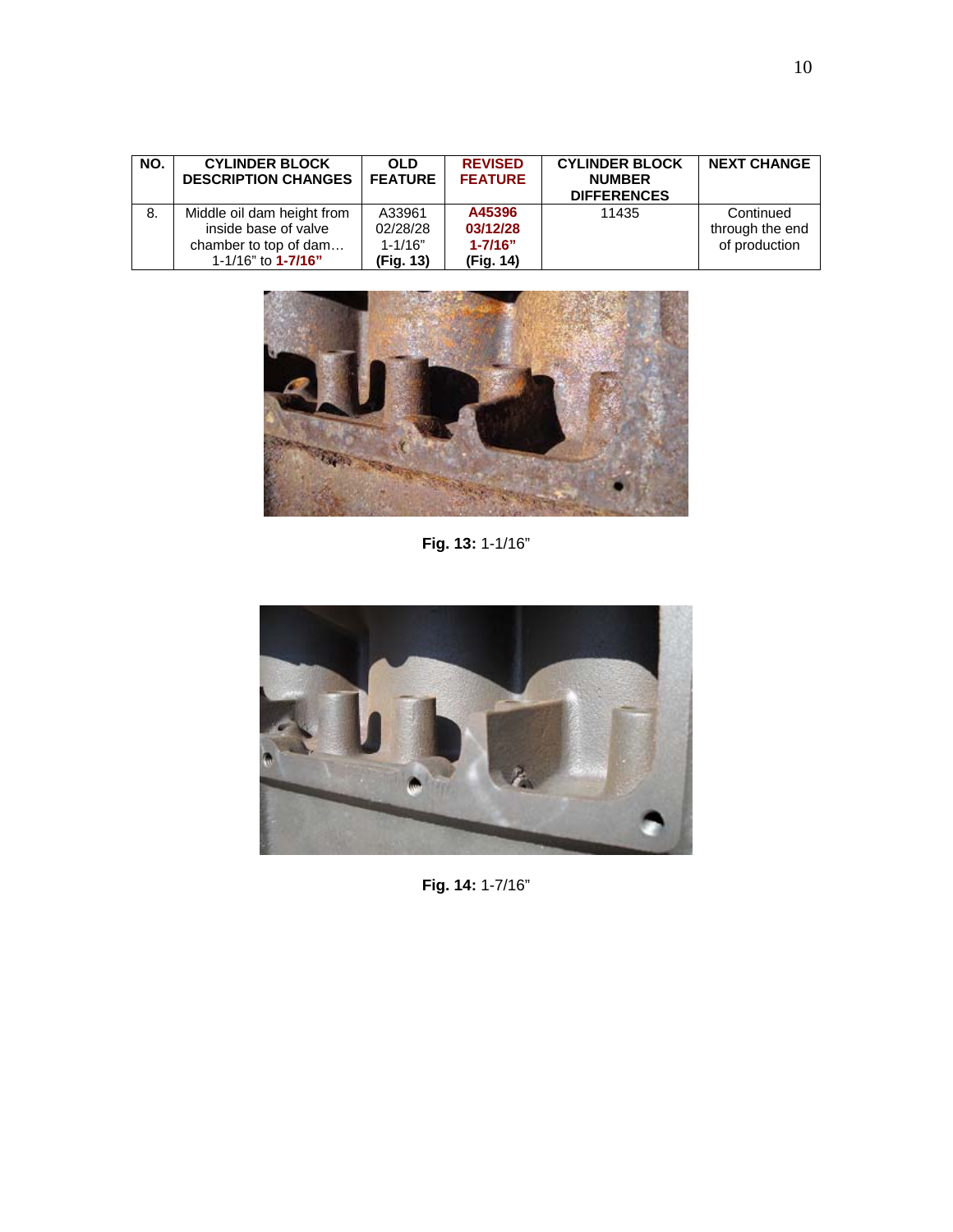| NO. | <b>CYLINDER BLOCK</b><br><b>DESCRIPTION</b><br><b>CHANGES</b> | <b>OLD</b><br><b>FEATURE</b> | <b>REVISED</b><br><b>FEATURE</b> | <b>CYLINDER BLOCK</b><br><b>NUMBER</b><br><b>DIFFERENCES</b> | <b>NEXT CHANGE</b> |
|-----|---------------------------------------------------------------|------------------------------|----------------------------------|--------------------------------------------------------------|--------------------|
| 9.  | Water outlet hole on top                                      | A41841                       | A45396                           | 3555                                                         | Continued          |
|     | center of cylinder                                            | 03/07/28                     | 03/12/28                         |                                                              | through the end    |
|     | block                                                         | Round                        | <b>Elongated</b>                 |                                                              | of production      |
|     | Round to <b>elongated</b>                                     | (Fig. 15)                    | (Fig. 16)                        |                                                              |                    |



**Fig. 15:** Round



**Fig. 16:** Elongated

MARCH 15, 1928, PART RELEASE # 7753, INDICATED:

• *"Cored hole on top of block to water passage added (See #9)".*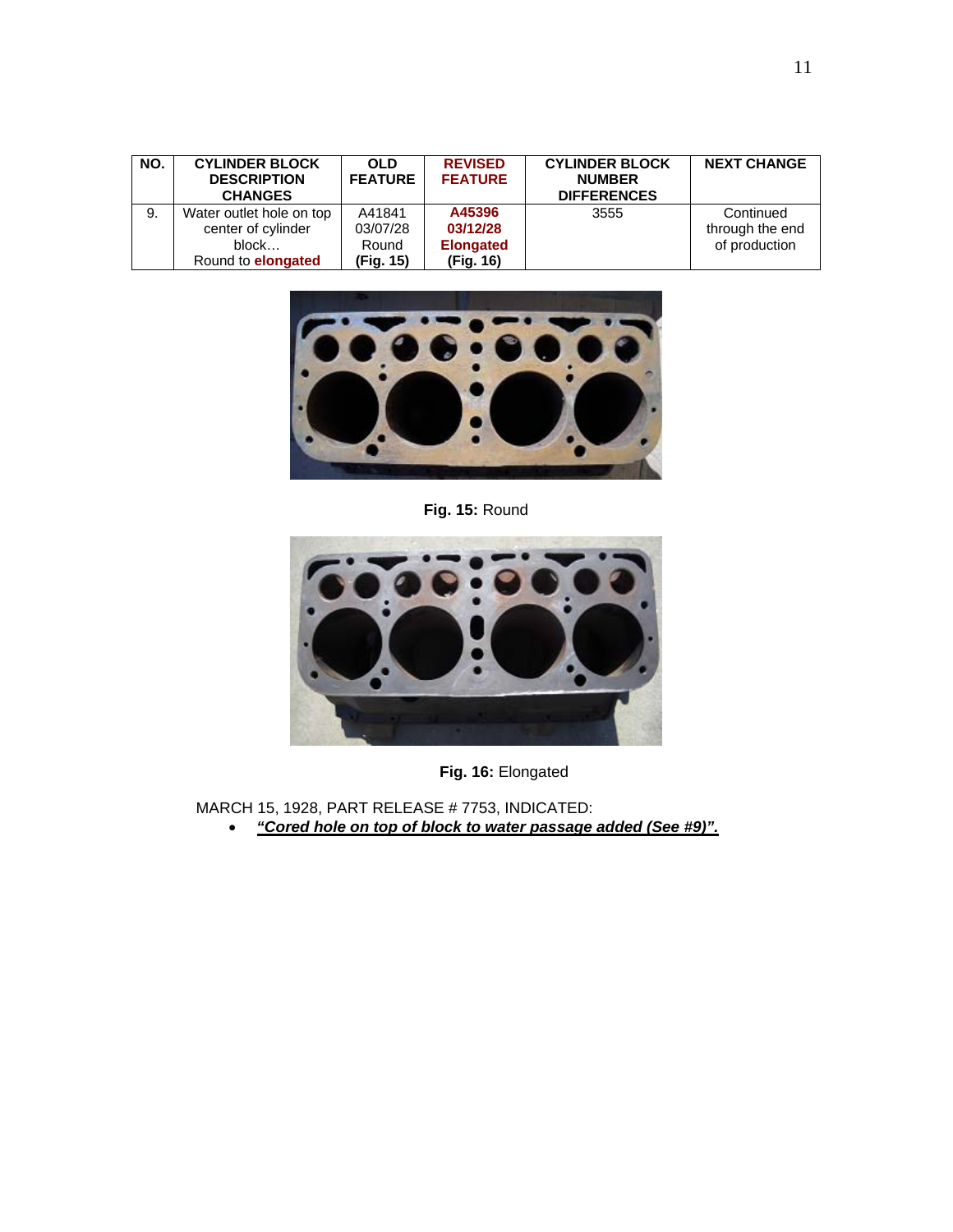According to Ford's records of Daily Produced Engines that were assembled between July 9, 1928, (A236787), and October 2, 1928 (A477642), a specified number of "Special Experimental Engines" were produced.

What made these "special" was that the Oil Return Pipe Assembly, A-6645, along with the Oil Return Pipe Connections on the block, A-6015, and the Valve Chamber Cover, A-6520, (**Fig. 21**) were all deleted.

The addition of oil return holes were drilled on the floor of the valve chamber (**Fig. 19, 20**) to allow the oil to drain back into the Oil Pan Assembly. Each engine had the regular Model A/AA engine number stamping to indicate 1928 production.

Between 1353 and 1355 engines of this type were built. These can be substanuated by the Part Release data of April 23, 1928 for each specific part that was changed and those few engines which have been documented. Two engine numbers have been documented so far: A259209 (July 17, 1928) and A286625 (July 29, 1928).

**NOTE: The above information came from: "Authentically Speaking: Inside Oil Return System (The Experimental Engine: July 9, 1928 through October 2, 1928)": Model A News/35/3/9 (1988) and Vol. 7 of MARC's "Technically Speaking".** 

APRIL 23, 1928, PART RELEASE #8381, INDICATED:

• *"Specified oil feed pipes to be cast in place in bottom of valve chamber. Ends to be tapped (Fig. 17. 18) and oil holes drilled in side as shown (Fig. 19)".*



**Fig. 17**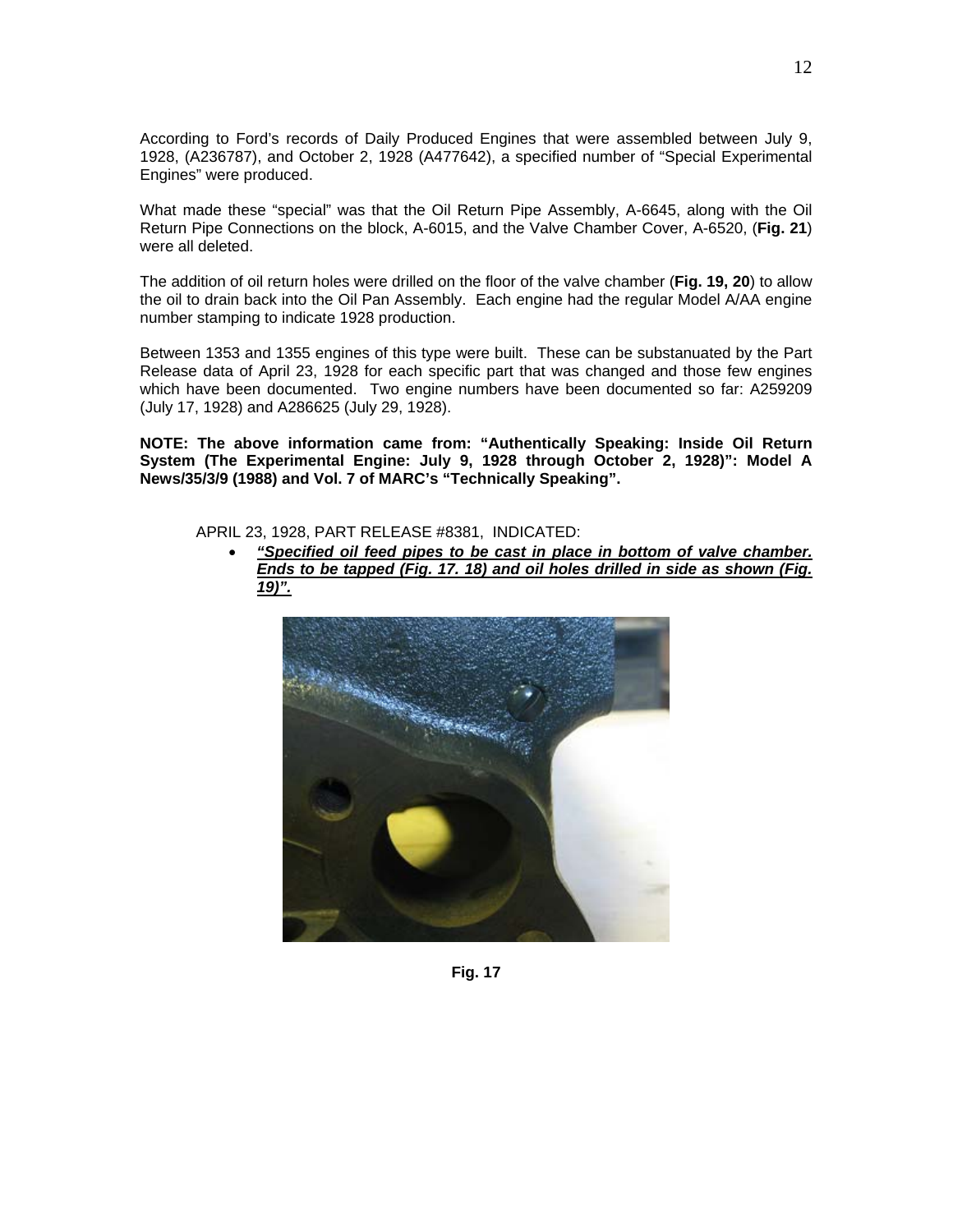





**Fig. 19**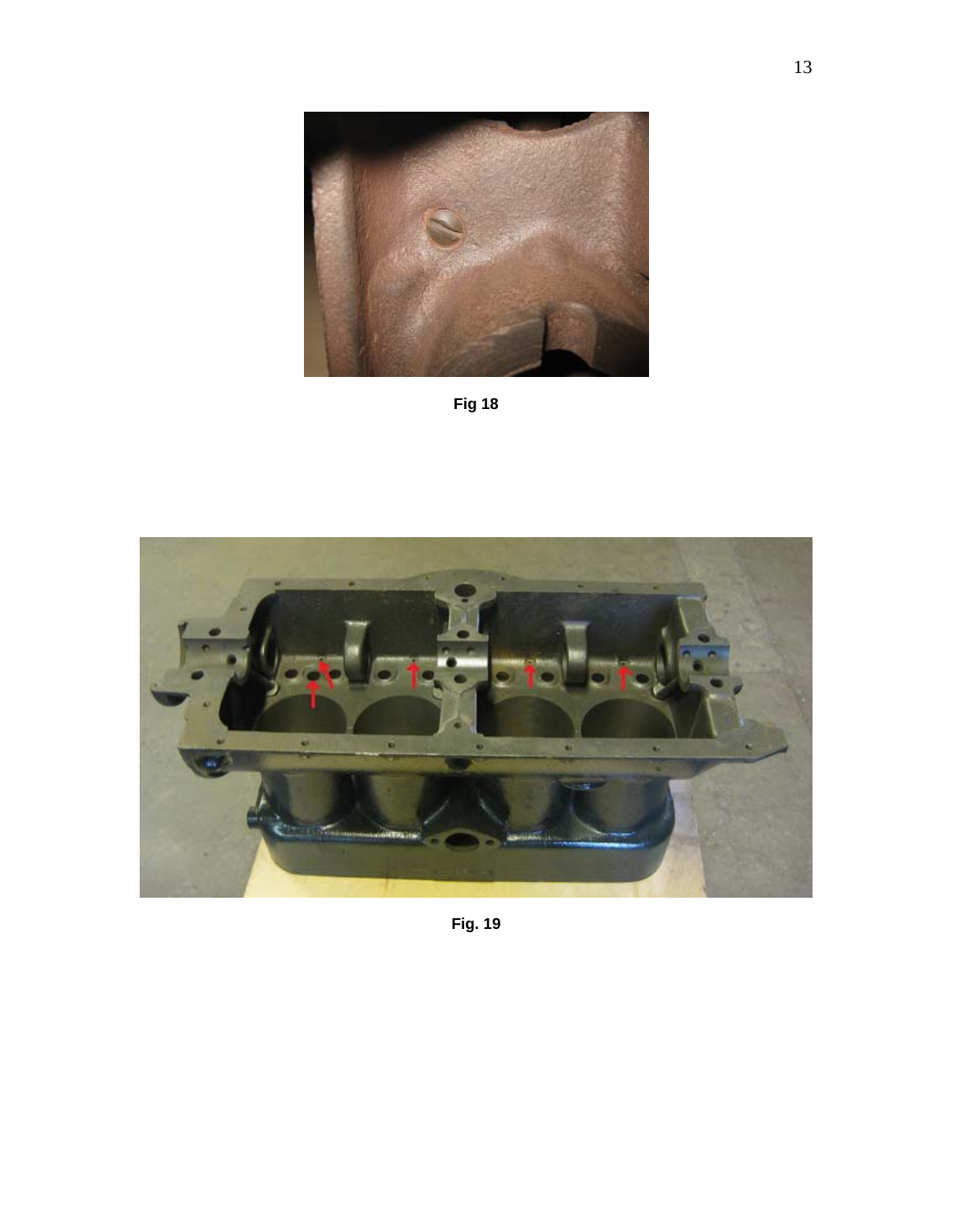

**Fig. 20** 



**Fig. 21**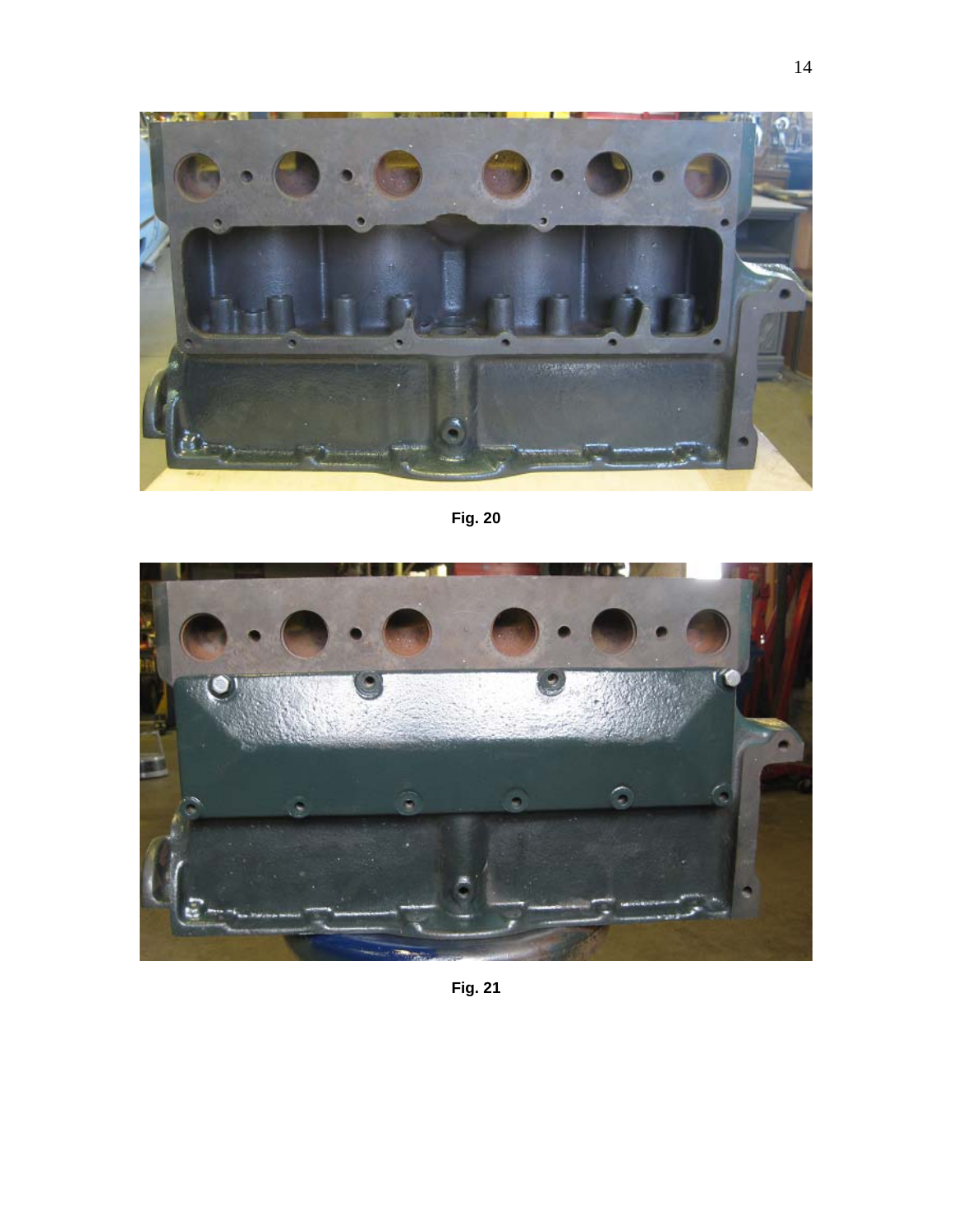AUGUST 27, 1928, PART RELEASE # 10069, INDICATED:

- *"Oil holes in side (block) and pipe taps in ends of header (Fig. 17, 18) removed and boss for the outside oil line, (A-6645), replaced";*
- *"Boss for oil pump on bottom flange reduced to remove excess metal (See #19, August 17, 1929)";*
- "Oil header to rear of block removed and header to front of block shortened".

| NO. | <b>CYLINDER</b><br><b>BLOCK</b><br><b>DESCRIPTION</b><br><b>CHANGES</b> | <b>OLD</b><br><b>FEATURE</b>     | <b>REVISED</b><br><b>FEATURE</b> | <b>CYLINDER BLOCK</b><br><b>NUMBER</b><br><b>DIFFERENCES</b> | <b>NEXT CHANGE</b>                            |
|-----|-------------------------------------------------------------------------|----------------------------------|----------------------------------|--------------------------------------------------------------|-----------------------------------------------|
| 10. | Camshaft<br>bearings<br>$5$ to $3$                                      | A481204<br>10/03/28<br>(Fig. 22) | A492408<br>10/06/28<br>(Fig. 23) | 11204                                                        | Continued through<br>the end of<br>production |

(See Ford Service Bulletin: January, 1929)



**Fig. 22:** 5 Camshaft Bearings



**Fig. 23:** 3 Camshaft Bearings

SEPTEMBER 28, 1928, PART RELEASE #10419, INDICATED: • *"Removed second and fourth camshaft bearings (See #10)".*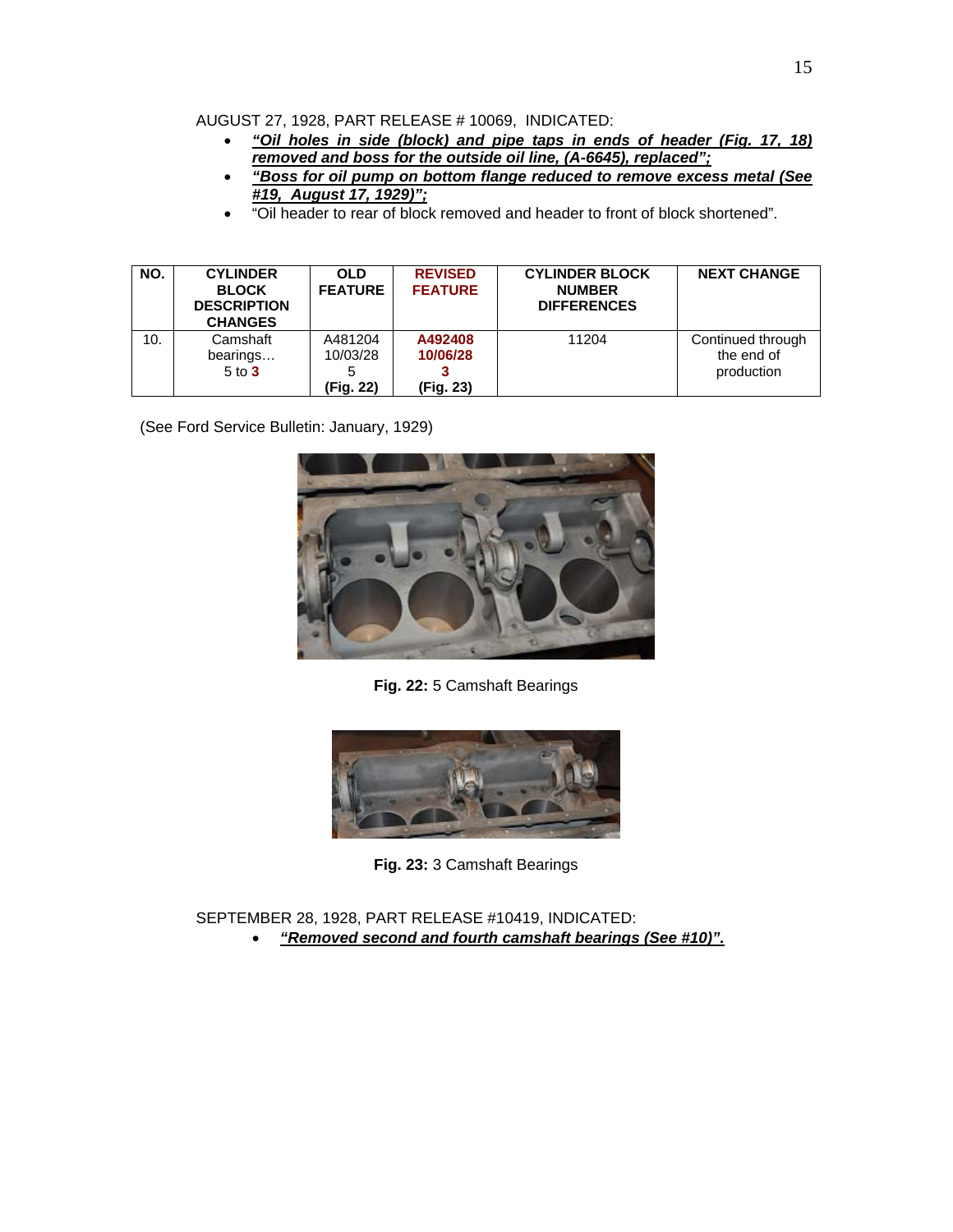| NO. | <b>CYLINDER BLOCK</b><br><b>DESCRIPTION</b><br><b>CHANGES</b> | <b>OLD</b><br><b>FEATURE</b> | <b>REVISED</b><br><b>FEATURE</b> | <b>CYLINDER BLOCK</b><br><b>NUMBER DIFFERENCES</b> | <b>NEXT</b><br><b>CHANGE</b> |
|-----|---------------------------------------------------------------|------------------------------|----------------------------------|----------------------------------------------------|------------------------------|
| 11. | Bottom of push rod                                            | A763548                      | A804976                          | 41428                                              | March                        |
|     | bosses inside                                                 | 12/17/28                     | 12/28/28                         |                                                    | 1930                         |
|     | crankcase                                                     | Raised                       | <b>Flat</b>                      |                                                    | (See #20.)                   |
|     | Raised to flat                                                | (Fig. 24)                    | (Fig. 25)                        |                                                    |                              |



**Fig. 24:** Raised





JANUARY 10, 1929, PART RELEASE #11600, INDICATED:

- *"Push rod bosses on the underside of the bottom wall for the valve chamber, changing length of bosses from 1-23/32 inches to 1-19/32 inches (See #11)";*
- "Moved outer part of bottom wall for valve chamber up 1/16 inch, changing distance to bottom of block from 3-15/16 inches to 4 inches";
- "Changed angle at bottom of valve chamber on outside from 30 degrees to 19 degrees";
- "Changed thickness of back wall from 3/16 inch to 7/32—9/32 inch and radius of offset on inside from 2-13/16 inch to 2-5/8 inch".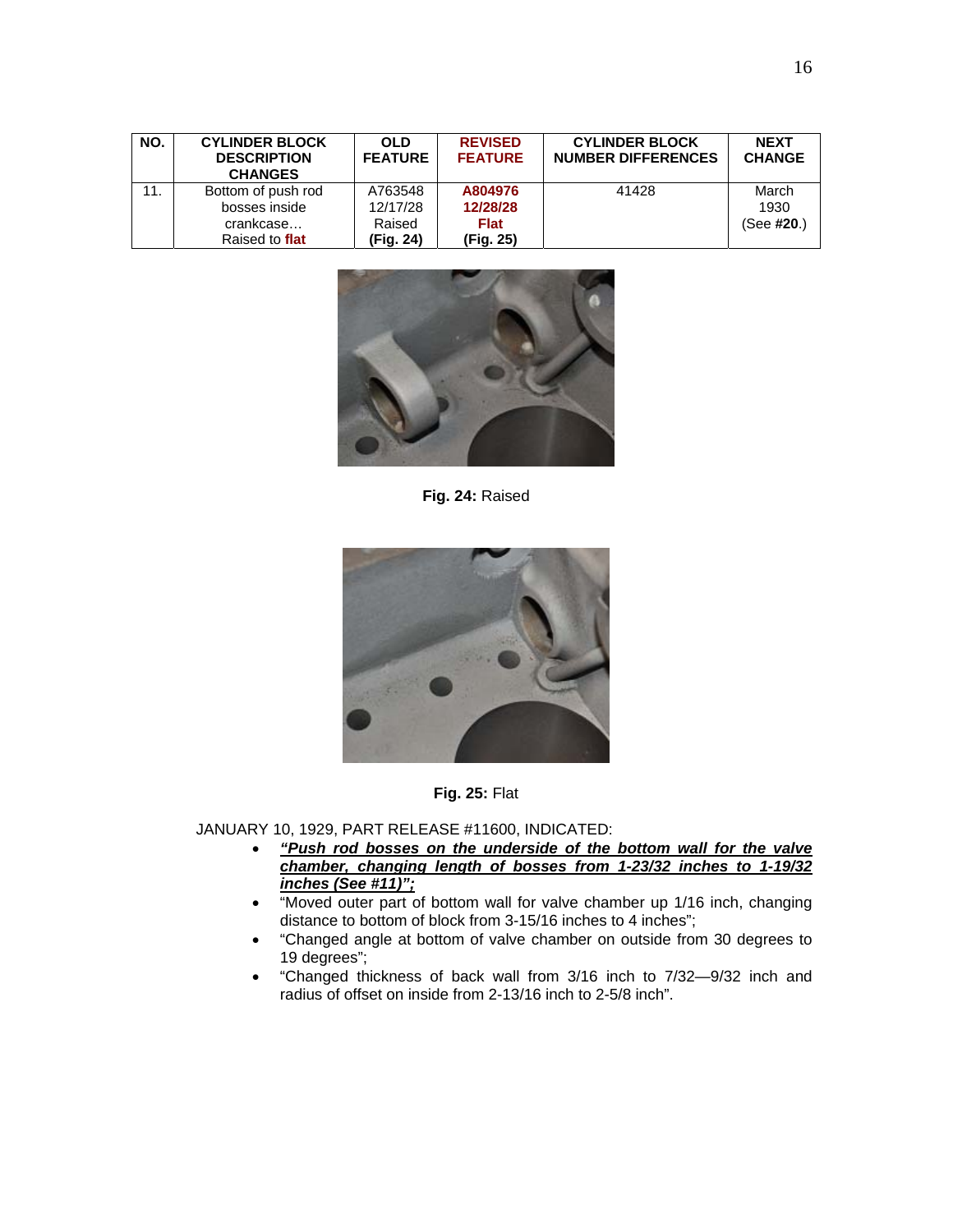| NO. | <b>CYLINDER BLOCK</b><br><b>DESCRIPTION CHANGES</b> | <b>OLD</b><br><b>FEATURE</b> | <b>REVISED</b><br><b>FEATURE</b> | <b>CYLINDER BLOCK</b><br><b>NUMBER</b><br><b>DIFFERENCES</b> | <b>NEXT</b><br><b>CHANGE</b> |
|-----|-----------------------------------------------------|------------------------------|----------------------------------|--------------------------------------------------------------|------------------------------|
| 12. | Intake/exhaust ports                                | A891720                      | A913521                          | 21801                                                        | March                        |
|     | Counterbored CB/CB to                               | 01/17/29                     | 01/21/29                         |                                                              | 1929                         |
|     | <b>Non-counterbored</b>                             | CB/CB                        | <b>NCB/NCB</b>                   |                                                              | (See #15.)                   |
|     | <b>NCB/NCB</b>                                      | (Fig. 26)                    | (Fig. 27)                        |                                                              |                              |

(See Ford Service Bulletin: January, 1929)



**Fig. 26:** All Counterbored Ports



**Fig. 27:** All Non-Counterbored Ports

#### JANUARY 10, 1929, PART RELEASE #11600, INDICATED:

• *"Removed 1.502—1.506 inch diameter counterbore for manifold gland (See #12)".*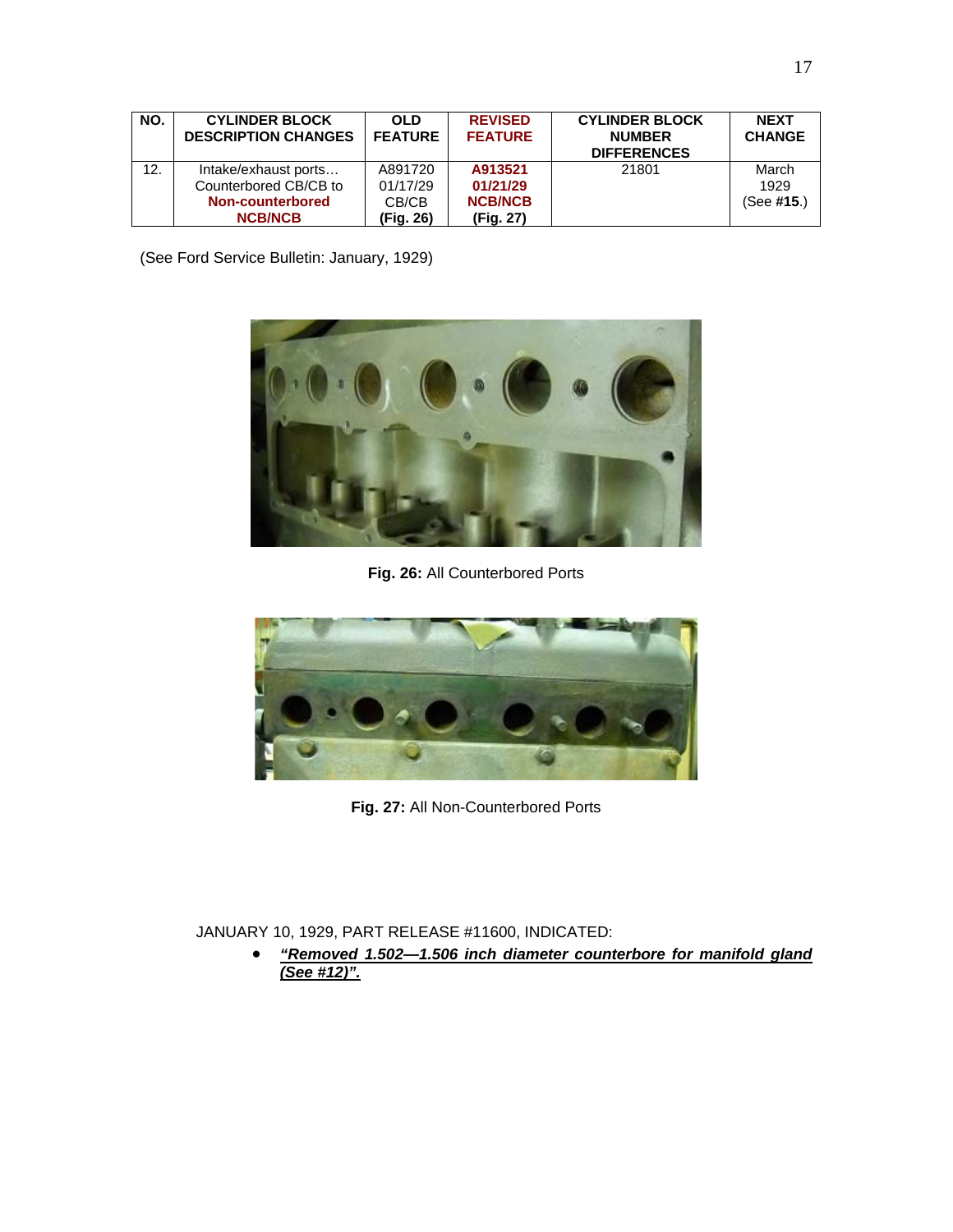| NO. | <b>CYLINDER BLOCK</b><br><b>DESCRIPTION CHANGES</b>                                                                           | <b>OLD</b><br><b>FEATURE</b>                | <b>REVISED</b><br><b>FEATURE</b>                | <b>CYLINDER BLOCK</b><br><b>NUMBER</b><br><b>DIFFERENCES</b> | <b>NEXT</b><br><b>CHANGE</b>                  |
|-----|-------------------------------------------------------------------------------------------------------------------------------|---------------------------------------------|-------------------------------------------------|--------------------------------------------------------------|-----------------------------------------------|
| 13. | Cylinder block to Throttle<br>Control Assembly connection<br>area at back of cylinder<br>block<br>2 protruding bosses to flat | A975432<br>01/30/29<br>2 bosses<br>(Fig. 2) | A981613<br>01/31/29<br><b>Flat</b><br>(Fig. 28) | 6181                                                         | Continued<br>through the end<br>of production |

2 Protruding Bosses (See **Fig. 2**)



**Fig. 28:** Flat

JANUARY 10, 1929, PART RELEASE #11600, INDICATED:

• *"Changed bosses on the rear end for bracket from two bosses to one long boss changing wall for water jacket to correspond (See #13)".*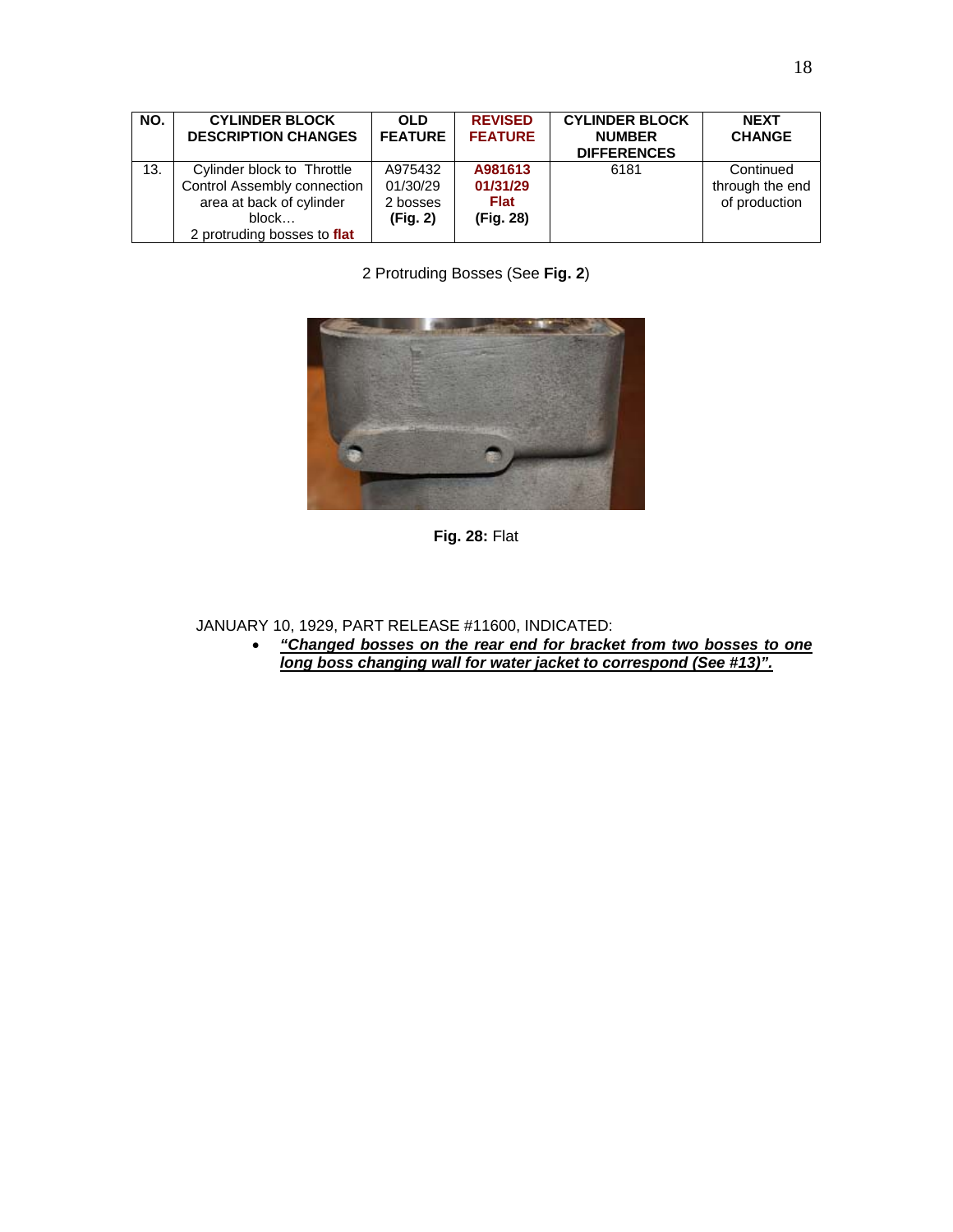| NO. | <b>CYLINDER</b><br><b>BLOCK</b><br><b>DESCRIPTION</b><br><b>CHANGES</b> | <b>OLD</b><br><b>FEATURE</b>                                | <b>REVISED</b><br><b>FEATURE</b>               | <b>CYLINDER BLOCK</b><br><b>NUMBER</b><br><b>DIFFERENCES</b> | <b>NEXT CHANGE</b>                            |
|-----|-------------------------------------------------------------------------|-------------------------------------------------------------|------------------------------------------------|--------------------------------------------------------------|-----------------------------------------------|
| 14. | $2 - 3/4$ " ENP to 3-<br>$1/4$ " ENP                                    | A975432<br>01/30/29<br>$2 - 3/4"$<br><b>ENP</b><br>(Fig. 8) | A988170<br>02/01/29<br>3-1/4" ENP<br>(Fig. 29) | 12738                                                        | Continued through<br>the end of<br>production |

2-3/4" Engine Number Pad (See **Fig. 8**)



**Fig. 29:** 3-1/4" Engine Number Pad

FEBRUARY 18, 1929, PART RELEASE #12045, INDICATED:

• "Specified that corners of Babbitt in bearings be relieved with 1-13/16 inch diameter cutter before boring, depth of relief to be 3/16 inch, instead of chamfering corners 1/32 x 30 degrees".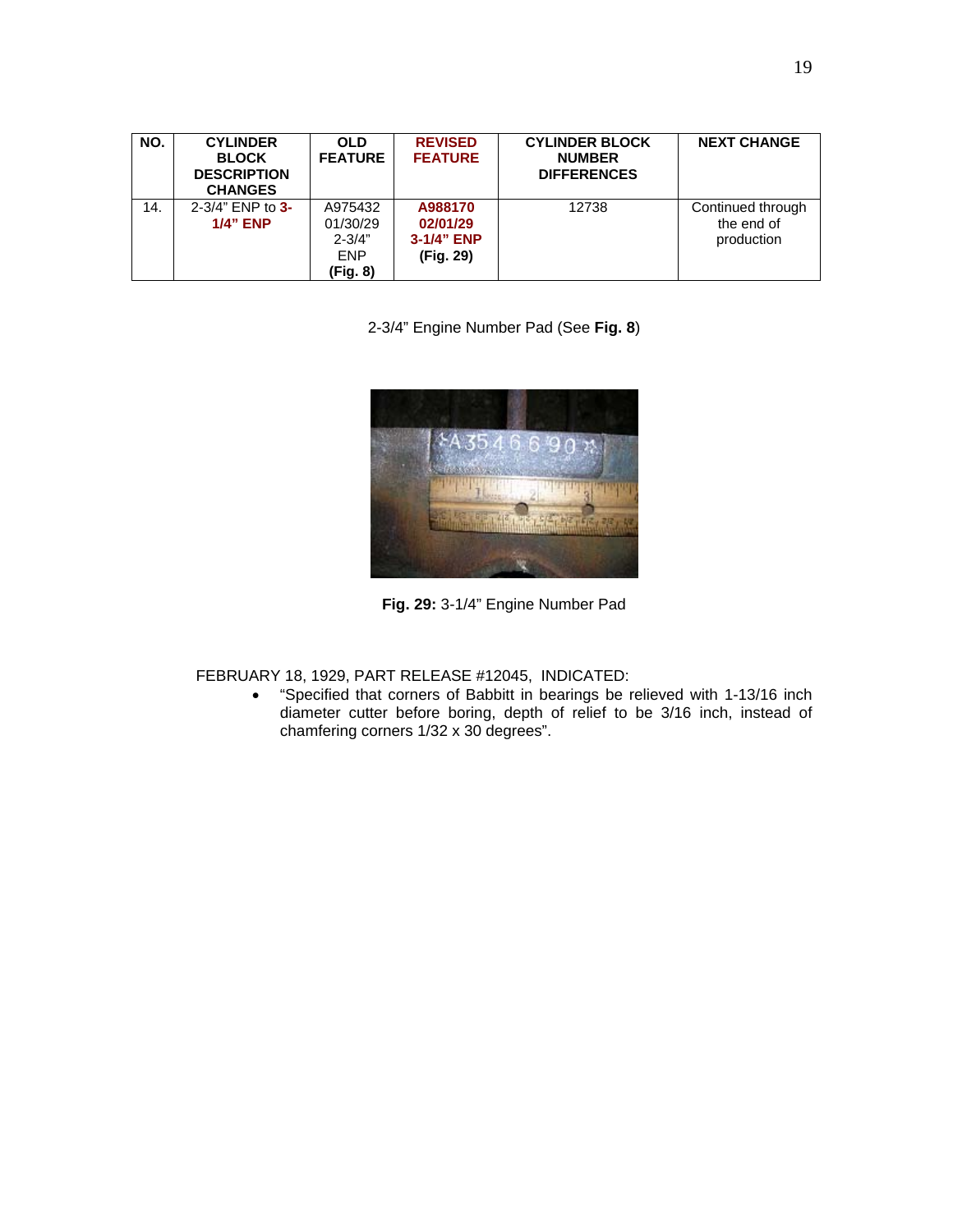|     | <b>BLOCK</b><br><b>DESCRIPTION</b><br><b>CHANGES</b>   | <b>FEATURE</b>                               | <b>FEATURE</b>                                     | <b>NUMBER</b><br><b>DIFFERENCES</b> |                                               |
|-----|--------------------------------------------------------|----------------------------------------------|----------------------------------------------------|-------------------------------------|-----------------------------------------------|
| 15. | Intake/exhaust<br>ports<br>NCB/NCB to<br><b>NCB/CB</b> | A1187002<br>03/12/29<br>NCB/NCB<br>(Fig. 27) | A1213500<br>03/18/29<br><b>NCB/CB</b><br>(Fig. 30) | 26498                               | Continued through<br>the end of<br>production |

All Non-Counterbored Ports (See **Fig. 27**)



**Fig. 30:** NCB (Intake)/CB (Exhaust)

MARCH 13, 1929, PART RELEASE #12305, INDICATED:

• *"Added 1.502—1.506 inch diameter counterbore in exhaust ports only (See #15)".*

MARCH 28, 1929, PART RELEASE #12403, INDICATED:

- "Changed diameter of line reamed holes for camshaft from 1.5615—1.563 inches to 1.5615—1.5625 inches to reduce bearing clearance";
- "Specified 1/32 inch minimum chamfer at lower end of cylinder bores to prevent scratching pistons".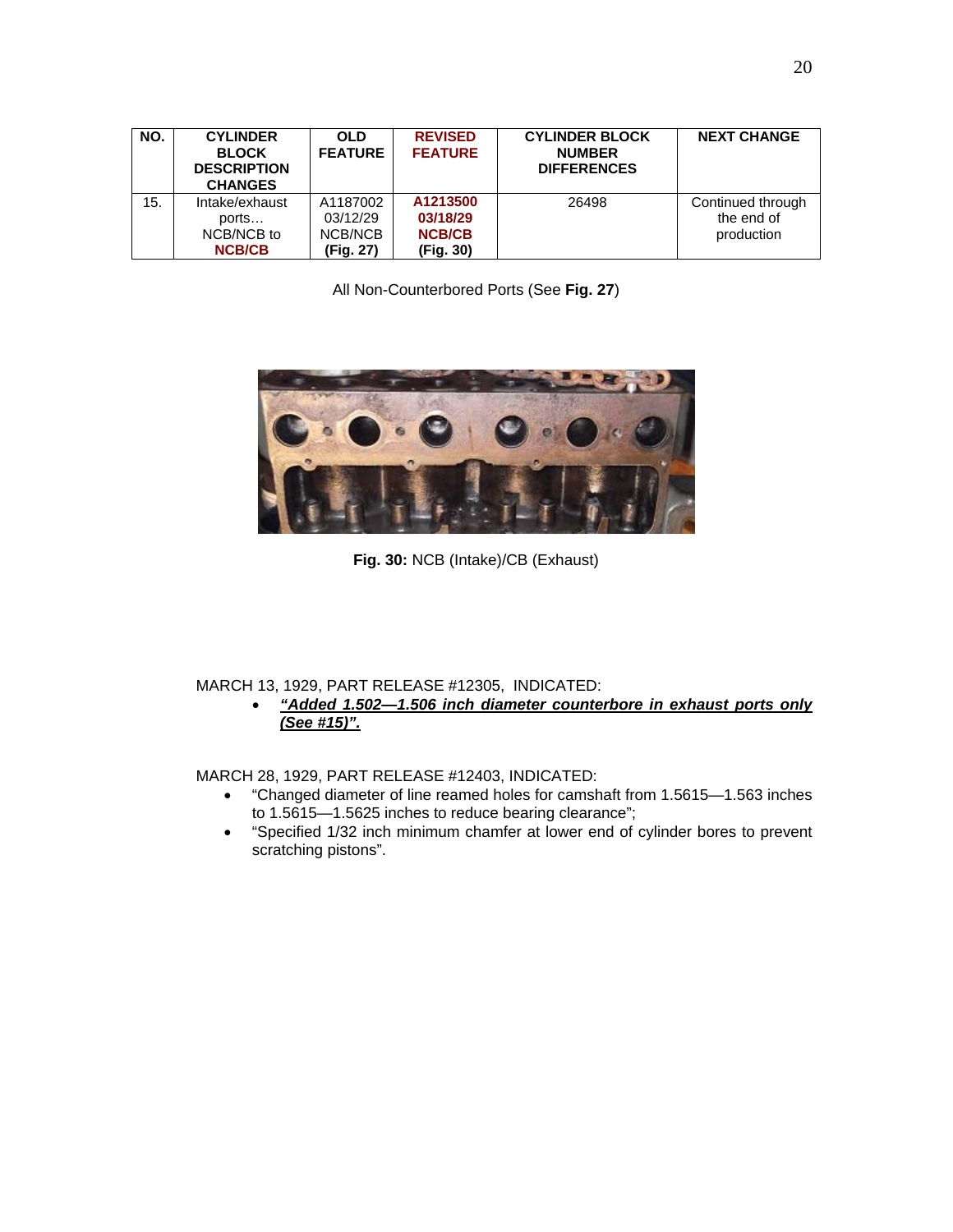| NO. | <b>CYLINDER BLOCK</b><br><b>DESCRIPTION</b><br><b>CHANGES</b>                      | <b>OLD</b><br><b>FEATURE</b>                 | <b>REVISED</b><br><b>FEATURE</b>                 | <b>CYLINDER BLOCK</b><br><b>NUMBER</b><br><b>DIFFERENCES</b> | <b>NEXT CHANGE</b>                            |
|-----|------------------------------------------------------------------------------------|----------------------------------------------|--------------------------------------------------|--------------------------------------------------------------|-----------------------------------------------|
| 16  | Drilled oil passage hole<br>for rear camshaft<br>bearing<br>No hole to <b>hole</b> | A1377443<br>04/13/29<br>No hole<br>(Fig. 31) | A1422949<br>04/22/29<br><b>Hole</b><br>(Fig. 32) | 45506                                                        | Continued<br>through the end<br>of production |

(See Ford Service Bulletin: May, 1929)



**Fig. 31:** No Hole



**Fig. 32:** Hole

APRIL 22, 1929, PART RELEASE #12732, INDICATED:

- *"3/16 inch hole (was added) to rear camshaft bearing (See #16)".*
- **NOTE: All blocks that were factory drilled for this "oil passage hole" have a slight bump on the back of the block which is very noticeable when comparing to an earlier block which does not have the "oil passage hole" for which there is no bump. Early blocks which do possess this "oil passage hole" were more than likely drilled after the fact. See May 1929 Ford Service Bulletin, Page 342-343.**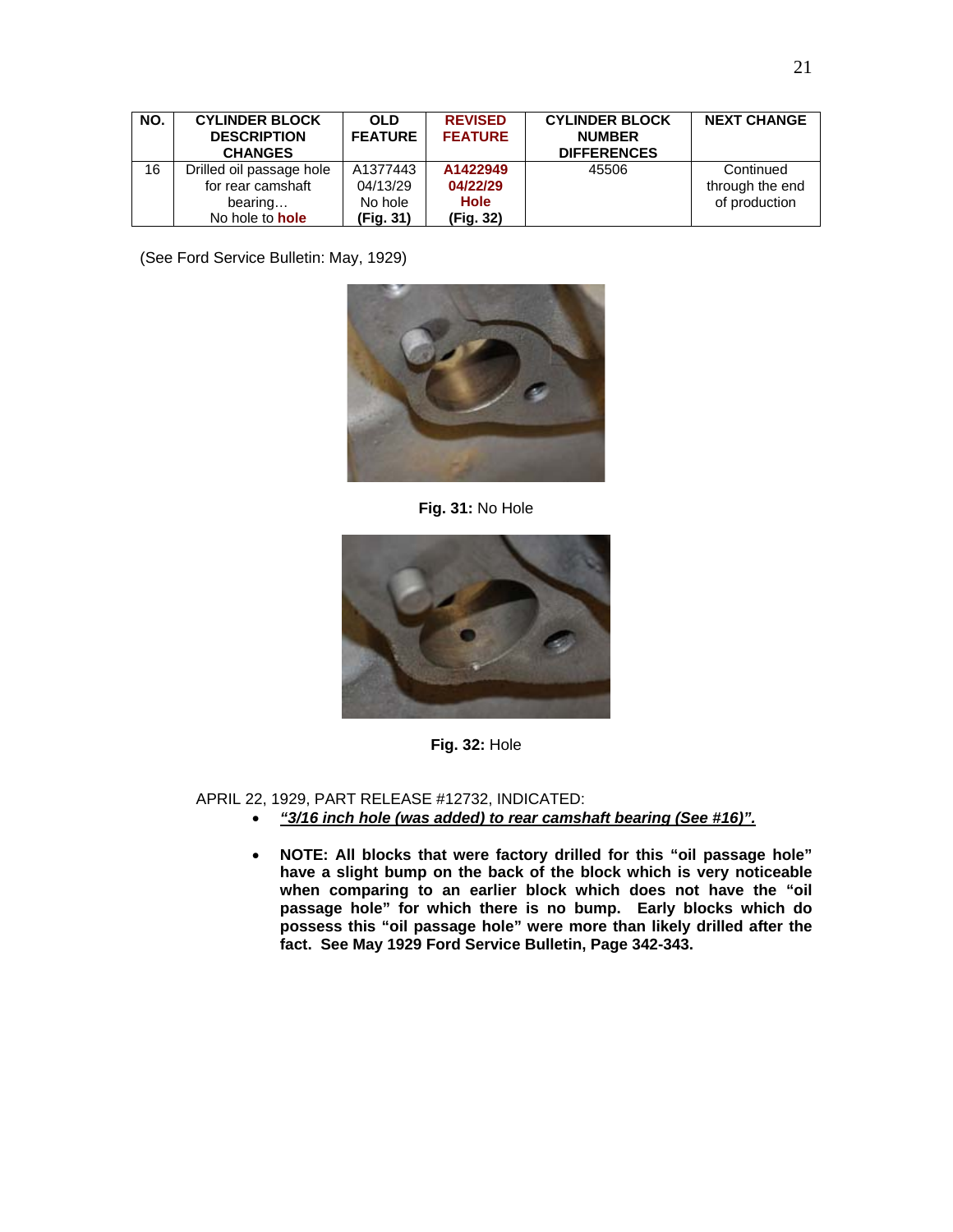| NO. | <b>CYLINDER BLOCK</b><br><b>DESCRIPTION</b><br><b>CHANGES</b>                                      | <b>OLD</b><br><b>FEATURE</b>                  | <b>REVISED</b><br><b>FEATURE</b>              | <b>CYLINDER BLOCK</b><br><b>NUMBER</b><br><b>DIFFERENCES</b> | <b>NEXT CHANGE</b>                            |
|-----|----------------------------------------------------------------------------------------------------|-----------------------------------------------|-----------------------------------------------|--------------------------------------------------------------|-----------------------------------------------|
| 17. | Water inlet port baffle<br>area between baffle and<br>#3 cylinder<br>Small gap to <b>large gap</b> | A1466823<br>04/29/29<br>Small gap<br>(Fig. 4) | A1482472<br>05/01/29<br>Large gap<br>(Fig. 3) | 15649                                                        | Continued<br>through the end<br>of production |

Small Gap (See **Fig. 4**)

Large Gap (See **Fig. 3**)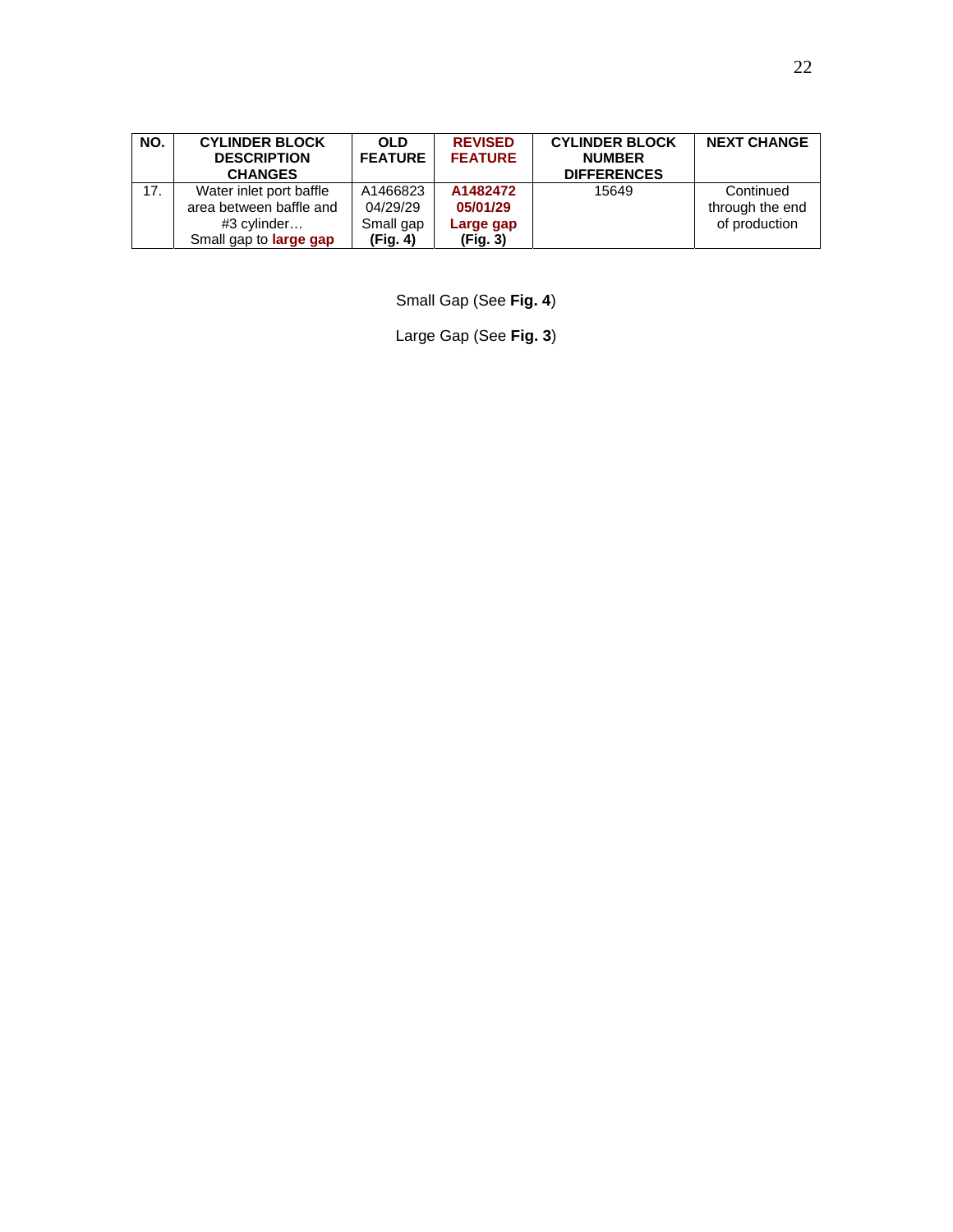| NO. | <b>CYLINDER BLOCK</b><br><b>DESCRIPTION CHANGES</b>                                                 | <b>OLD</b><br><b>FEATURE</b>                                       | <b>REVISED</b><br><b>FEATURE</b>                                           | <b>CYLINDER BLOCK</b><br><b>NUMBER</b><br><b>DIFFERENCES</b> | <b>NEXT</b><br><b>CHANGE</b> |
|-----|-----------------------------------------------------------------------------------------------------|--------------------------------------------------------------------|----------------------------------------------------------------------------|--------------------------------------------------------------|------------------------------|
| 18. | Addition of middle<br>reinforcement rib at rear<br>main bearing wall<br>"\ /" to "\ $\mathbf{I}$ /" | A1592964<br>05/20/29<br>$\mathfrak{m}$ $\mathfrak{m}$<br>(Fig. 12) | A1598353<br>05/20/29<br>$^{\prime\prime}$ 1 $^{\prime\prime}$<br>(Fig. 33) | 5389                                                         | August<br>1930<br>(See #22.) |

(See Ford Service Bulletin: July, 1929)

Ribs "\ /" (See **Fig. 12**)



**Fig. 33:** Ribs "\ I /"

JULY 10, 1929, PART RELEASE #13436, INDICATED:

- *"Added 3/8 inch high x 3/8 inch wide rib located in center on inner face of rear wall (See #18)";*
- "Increased height of rib 17/32 inch on inner face of rear wall located between main bearing and flywheel housing screw hole";
- "Dimensioned height 13/16 inch from inner face instead of 5/8 inch from outer face";
- "Made sides of boss around screw hole flat instead of curved";
- "Specified hole to be tapped 11/16 inch deep instead of thru";
- "Increase height of rib 5/16 inch adjacent to oil lead on inner side of rear wall by relocating 1-3/4 inch from centerline of cylinder #4 instead of ¾ inch from inner face of wall";
- "Increased thickness of rear wall at main bearing from 7/32—9/32 to 5/16—3/8 inch".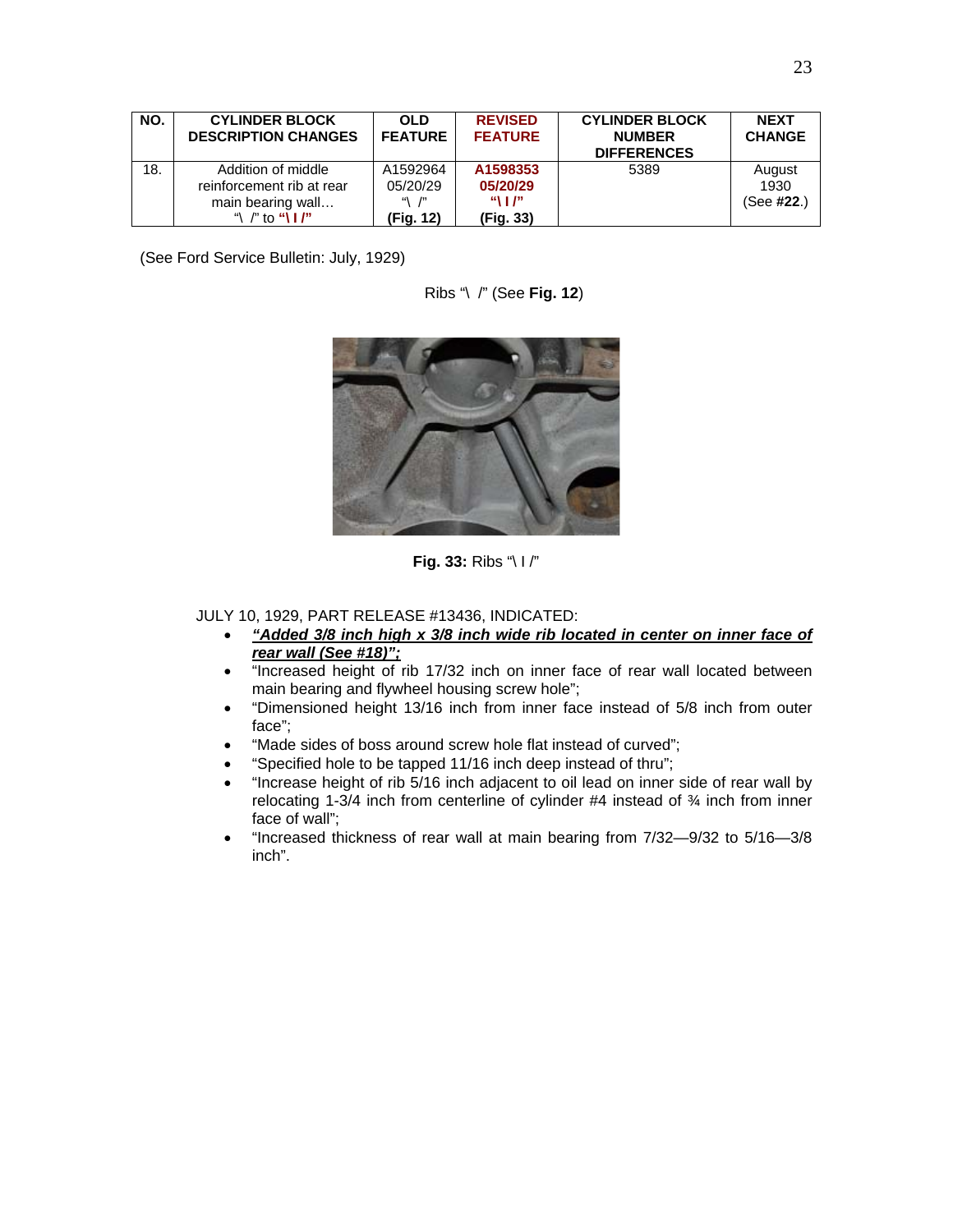| NO. | <b>CYLINDER BLOCK</b><br><b>DESCRIPTION</b><br><b>CHANGES</b>       | <b>OLD</b><br><b>FEATURE</b>                         | <b>REVISED</b><br><b>FEATURE</b>                        | <b>CYLINDER BLOCK</b><br><b>NUMBER</b><br><b>DIFFERENCES</b> | <b>NEXT CHANGE</b>                            |
|-----|---------------------------------------------------------------------|------------------------------------------------------|---------------------------------------------------------|--------------------------------------------------------------|-----------------------------------------------|
| 19. | Reinforcement at oil<br>pump base<br>Shield shape to<br>heart shape | A2153966<br>08/17/29<br>Shield<br>shape<br>(Fig. 34) | A2197843<br>08/23/29<br><b>Heart shape</b><br>(Fig. 35) | 43877                                                        | Continued through<br>the end of<br>production |



**Fig. 34:** Shield Shape



**Fig. 35:** Heart Shape

**NOTE: During this conversion, some blocks may have one side with the extra metal and the other side with out the extra metal as seen in A2222973 and A2227666, both August 28, 1929 stampings.** 

#### **(See the Part Release Information #10069 for August 27, 1928 above).**

SEPTEMBER 30, 1929, PART RELEASE #14063, INDICATED:

- "Changed position of rib between main bearing and flywheel housing screw hole (on inner face of rear wall), by shifting locating point at bottom of rib from center of main bearing to 9/16 inch off vertical centerline";
- "Removed angles forming boss at top of rib, replacing with 7/16 inch radius";
- "Changed height of rib from 13/16 inch to 11/16—3/4 inch";
- "Changed thickness of rear wall at main bearing from 5/16-3/8 inch to 9/32— 11/32 inch".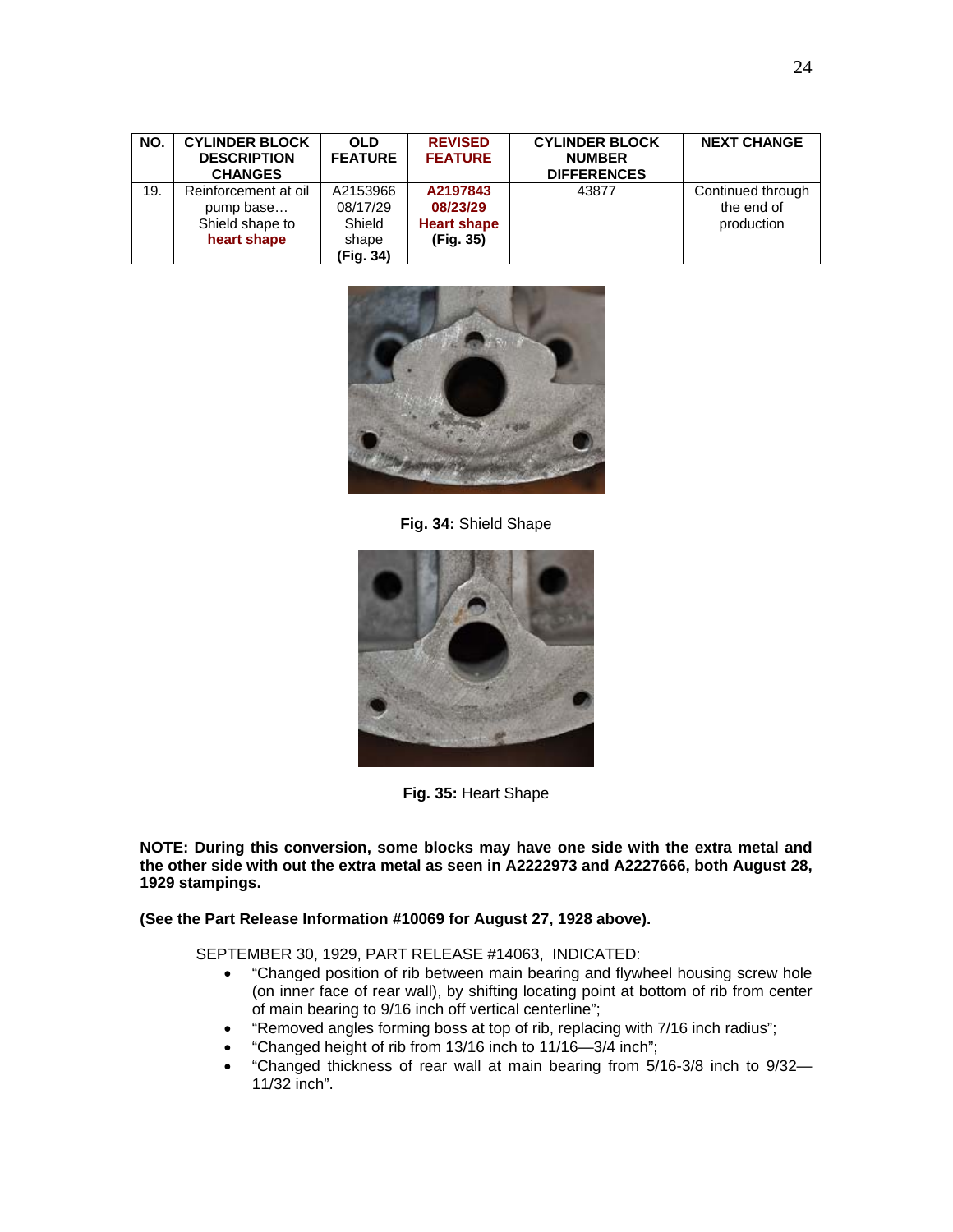**NOTE: There were no other known "Part Releases" concerning the Model A/AA engine block, A-6015, after September 30, 1929.**

| NO. | <b>CYLINDER BLOCK</b><br><b>DESCRIPTION</b><br><b>CHANGES</b> | <b>OLD</b><br><b>FEATURE</b> | <b>REVISED</b><br><b>FEATURE</b> | <b>CYLINDER BLOCK</b><br><b>NUMBER</b><br><b>DIFFERENCES</b> | <b>NEXT</b><br><b>CHANGE</b> |
|-----|---------------------------------------------------------------|------------------------------|----------------------------------|--------------------------------------------------------------|------------------------------|
| 20. | Bottom of push rod                                            | A2998372                     | A3002539                         | 4167                                                         | May                          |
|     | bosses inside                                                 | 03/11/30                     | 03/12/30                         |                                                              | 1930                         |
|     | crankcase                                                     | Flat                         | <b>Countersunk</b>               |                                                              | (See <b>#21</b> .)           |
|     | Flat to <b>countersunk</b>                                    | (Fig. 25)                    | (Fig. 36)                        |                                                              |                              |





**Fig. 36:** Countersunk

| NO. | <b>CYLINDER BLOCK</b><br><b>DESCRIPTION</b><br><b>CHANGES</b> | <b>OLD</b><br><b>FEATURE</b> | <b>REVISED</b><br><b>FEATURE</b> | <b>CYLINDER BLOCK</b><br><b>NUMBER</b><br><b>DIFFERENCES</b> | <b>NEXT CHANGE</b>           |
|-----|---------------------------------------------------------------|------------------------------|----------------------------------|--------------------------------------------------------------|------------------------------|
| 21. | Bottom of push rod<br>bosses inside                           | A3481035<br>05/26/30         | A3506256<br>05/29/30             | 25221                                                        | Continued<br>through the end |
|     | crankcase<br>Countersunk to flat                              | Countersunk<br>(Fig. 36)     | <b>Flat</b><br>(Fig. 25)         |                                                              | of production                |

Countersunk (See **Fig. 36**)

Flat (See **Fig. 25**)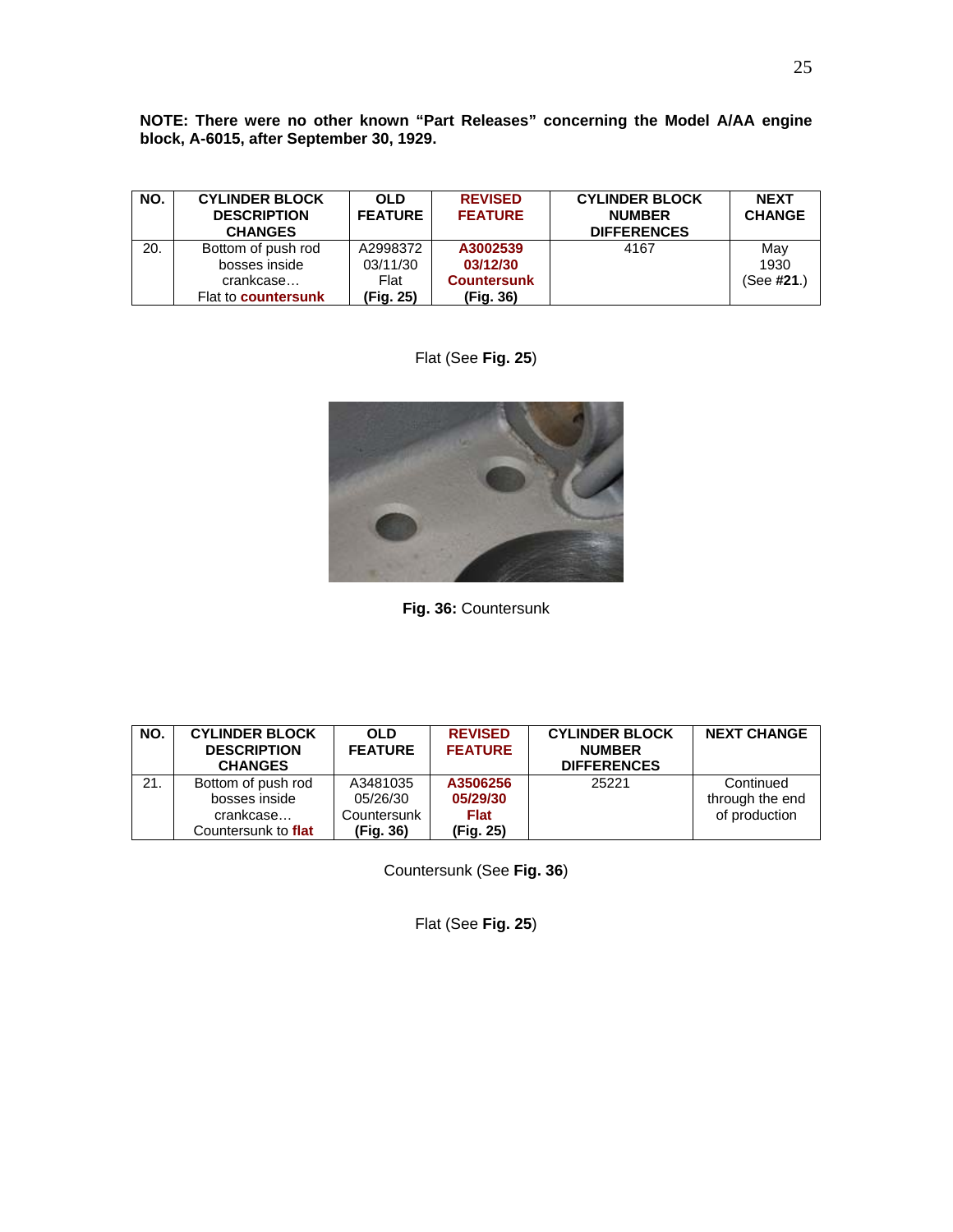| NO. | <b>CYLINDER BLOCK</b><br><b>DESCRIPTION</b><br><b>CHANGES</b> | <b>OLD</b><br><b>FEATURE</b>               | <b>REVISED</b><br><b>FEATURE</b> | <b>CYLINDER BLOCK</b><br><b>NUMBER</b><br><b>DIFFERENCES</b> | <b>NEXT CHANGE</b>           |
|-----|---------------------------------------------------------------|--------------------------------------------|----------------------------------|--------------------------------------------------------------|------------------------------|
| 22. | Reinforcement ribs at rear<br>main bearing wall become        | A3790621<br>08/06/30                       | A3792191<br>08/06/30             | 1570                                                         | Continued<br>through the end |
|     | parallel<br>"\ $\mid$ /" to " $\mid$ $\mid$ $\mid$ $\mid$ "   | $\mathcal{A}$   $\mathcal{P}$<br>(Fig. 33) | "HP<br>(Fig. 37)                 |                                                              | of production                |

Ribs "\ I /" (See **Fig. 33**)



**Fig. 37:** Ribs "I I I"